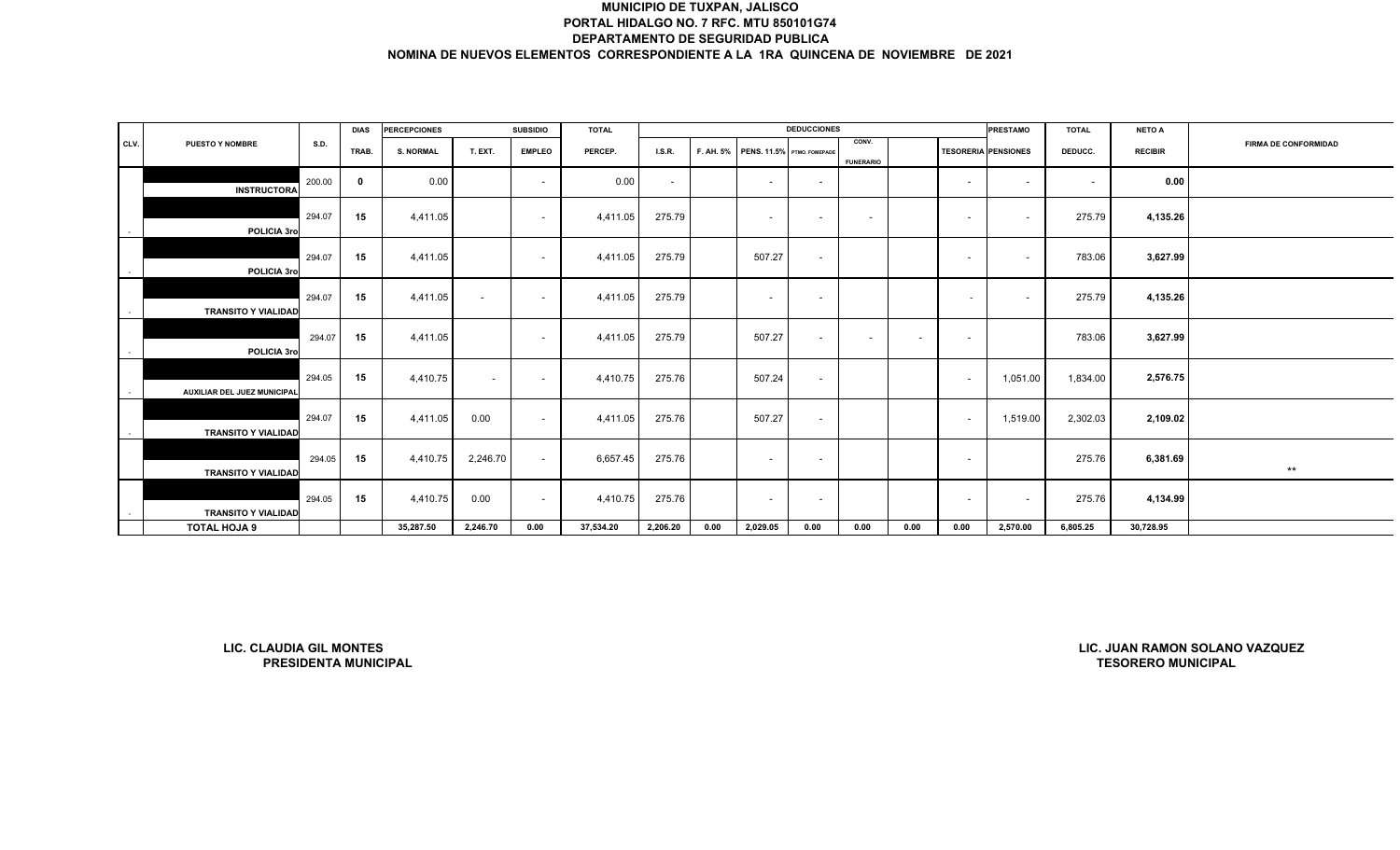|        |                                |                      | <b>DIAS</b> | <b>PERCEPCIONES</b> |      | <b>SUBSIDIO</b> | <b>TOTAL</b> |                          |           |                            | <b>DEDUCCIONES</b> |                           |                            | PTMO.    | <b>TOTAL</b>             | <b>NETO A</b>             |                                |
|--------|--------------------------------|----------------------|-------------|---------------------|------|-----------------|--------------|--------------------------|-----------|----------------------------|--------------------|---------------------------|----------------------------|----------|--------------------------|---------------------------|--------------------------------|
| CLV.   | <b>PUESTO Y NOMBRE</b>         | S.D.                 | TRAB.       | <b>S. NORMAL</b>    | T.E. | <b>EMPLEO</b>   | PERCEP.      | I.S.R.                   | F. AH. 5% | PENS. 11.5% PTMO. FOMEPADE |                    | CONV.<br><b>FUNERARIO</b> | <b>TESORERIA PENSIONES</b> |          | DEDUCC.                  | <b>RECIBIR</b>            | FIRMA DE CONFORMIDAD           |
| $\sim$ | POLICIA 3ro                    | 261.41               | 0           | 0.00                |      | $\sim$          | 0.00         | $\sim$                   |           | $\sim$                     | $\sim$             |                           | $\sim$                     | $\sim$   | $\overline{\phantom{0}}$ | 0.00                      |                                |
|        | <b>TRANSITO Y VIALIDAD</b>     | 294.05               | 15          | 4,410.75            | 0.00 | $\sim$          | 4,410.75     | 275.76                   |           | 507.24                     | $\sim$             |                           | $\sim$                     | 1,372.02 | 2,155.02                 | 2,255.73                  |                                |
|        | POLICIA 3ro                    | 294.05               | 15          | 4,410.75            | 0.00 |                 | 4,410.75     | 275.76                   |           | $\sim$                     | $\sim$             |                           | $\overline{\phantom{a}}$   | $\sim$   | 275.76                   | 4,134.99                  |                                |
|        | <b>TRANSITO Y VIALIDAD</b>     | 294.05               | 0           | 0.00                | 0.00 |                 | 0.00         | $\overline{\phantom{a}}$ |           | $\sim$                     | $\sim$             |                           | $\sim$                     | $\sim$   | $\overline{\phantom{a}}$ | 0.00                      |                                |
| $\sim$ | POLICIA 3ro                    | 294.07               | 15          | 4,411.05            |      |                 | 4,411.05     | 275.79                   |           | 507.27                     | $\sim$             |                           | $\overline{\phantom{a}}$   | 1,025.00 | 1,808.06                 | 2,602.99                  |                                |
|        | POLICIA 3ro                    | 294.07               | 15          | 4,411.05            |      | $\sim$          | 4,411.05     | 275.79                   |           | 507.27                     | $\sim$             |                           | $\overline{\phantom{a}}$   | 1,750.00 | 2,533.06                 | 1,877.99                  |                                |
|        | POLICIA 3ro                    | 294.07               | 15          | 4,411.05            | 0.00 | $\sim$          | 4,411.05     | 275.79                   |           | 507.27                     | $\sim$             |                           | $\sim$                     | 1,891.00 | 2,674.06                 | 1,736.99                  |                                |
|        | POLICIA 3ro                    | 251.36               | $\mathbf 0$ | 0.00                |      | $\sim$          | 0.00         | $\sim$                   |           | $\sim$                     | $\sim$             |                           | $\sim$                     | $\sim$   | $\sim$                   | 0.00                      |                                |
|        | <b>TOTAL HOJA 10</b>           |                      |             | 22,054.65           | 0.00 | 0.00            | 22,054.65    | 1,378.89                 | 0.00      | 2,029.05                   | 0.00               |                           | 0.00                       | 6,038.02 | 9,445.96                 | 12,608.69                 |                                |
|        |                                |                      |             |                     |      |                 |              |                          |           |                            |                    |                           |                            |          |                          |                           |                                |
|        | <b>LIC. CLAUDIA GIL MONTES</b> | PRESIDENTA MUNICIPAL |             |                     |      |                 |              |                          |           |                            |                    |                           |                            |          |                          | <b>TESORERO MUNICIPAL</b> | LIC. JUAN RAMON SOLANO VAZQUEZ |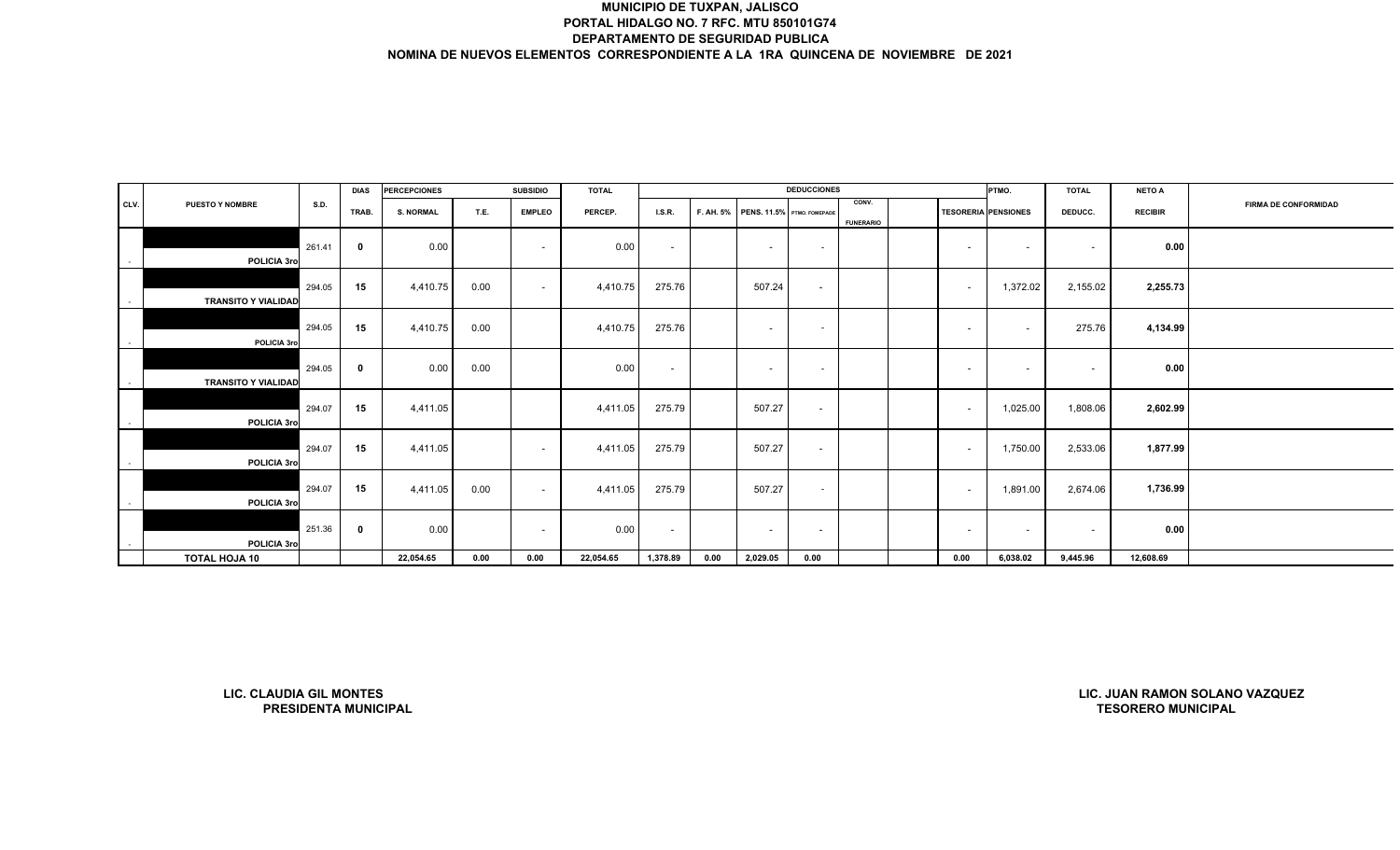|                            |        | <b>DIAS</b> | <b>PERCEPCIONES</b> |         | <b>SUBSIDIO</b> | <b>TOTAL</b> |               |      |                                      | <b>DEDUCCIONES</b>       |                           |                                 |                           | <b>PRESTAMO</b>          | <b>TOTAL</b> | <b>NETO A</b>  |                             |
|----------------------------|--------|-------------|---------------------|---------|-----------------|--------------|---------------|------|--------------------------------------|--------------------------|---------------------------|---------------------------------|---------------------------|--------------------------|--------------|----------------|-----------------------------|
| <b>PUESTO Y NOMBRE</b>     | S.D.   | TRAB.       | <b>S. NORMAL</b>    | T. EXT. | <b>EMPLEO</b>   | PERCEP.      | <b>I.S.R.</b> |      | F. AH. 5% PENS. 11.5% PTMO. FOMEPADE |                          | CONV.<br><b>FUNERARIO</b> | <b>SEGURO</b><br><b>METLIFE</b> | PTMO. TESORERIA PENSIONES |                          | DEDUCC.      | <b>RECIBIR</b> | <b>FIRMA DE CONFORMIDAD</b> |
| POLICIA 3ro                | 241.70 | $\mathbf 0$ | 0.00                |         | $\sim$          | 0.00         | $\sim$        |      | $\overline{\phantom{a}}$             | $\overline{\phantom{a}}$ |                           |                                 | $\overline{\phantom{a}}$  | $\overline{\phantom{a}}$ | $\sim$       | 0.00           |                             |
| <b>TRANSITO Y VIALIDAD</b> | 294.07 | 15          | 4,411.05            | 0.00    | $\sim$          | 4,411.05     | 275.79        |      | $\overline{\phantom{0}}$             | $\overline{\phantom{0}}$ |                           | 150.92                          | $\overline{\phantom{a}}$  | $\overline{\phantom{a}}$ | 426.71       | 3,984.34       |                             |
| <b>TRANSITO Y VIALIDAD</b> | 294.07 | 15          | 4,411.05            | 0.00    | $\sim$          | 4,411.05     | 275.79        |      | $\overline{\phantom{a}}$             |                          |                           |                                 | $\overline{\phantom{a}}$  | $\overline{\phantom{a}}$ | 275.79       | 4,135.26       |                             |
| POLICIA 3ro                | 294.07 | 15          | 4,411.05            | 0.00    | $\sim$          | 4,411.05     | 275.79        |      | $\overline{\phantom{a}}$             | $\overline{\phantom{a}}$ |                           |                                 | $\overline{\phantom{a}}$  | $\overline{\phantom{a}}$ | 275.79       | 4,135.26       |                             |
| POLICIA 3ro                | 294.07 | 15          | 4,411.05            | 0.00    | $\sim$          | 4,411.05     | 275.79        |      | 507.27                               | $\overline{\phantom{a}}$ |                           |                                 | $\overline{\phantom{a}}$  | $\overline{\phantom{a}}$ | 783.06       | 3,627.99       |                             |
| POLICIA 3ro                | 294.07 | 15          | 4,411.05            | 0.00    | $\sim$          | 4,411.05     | 275.79        |      | 507.27                               |                          |                           |                                 |                           | 1,891.00                 | 2,674.06     | 1,736.99       |                             |
| POLICIA 3ro                | 294.07 | 15          | 4,411.05            |         | $\sim$          | 4,411.05     | 275.79        |      | 507.27                               |                          | $\sim$                    | 219.32                          |                           | 1,891.00                 | 2,893.38     | 1,517.67       |                             |
| POLICIA 3ro                | 294.07 | 15          | 4,411.05            | 0.00    | $\sim$          | 4,411.05     | 275.79        |      | 507.27                               | $\overline{\phantom{a}}$ |                           | 279.92                          |                           | 1,051.00                 | 2,113.98     | 2,297.07       |                             |
| <b>TRANSITO Y VIALIDAD</b> | 294.07 | 15          | 4,411.05            | 400.00  | $\sim$          | 4,811.05     | 275.79        |      | 507.27                               |                          |                           |                                 |                           | 1,891.00                 | 2,674.06     | 2,136.99       |                             |
| POLICIA 3ro                | 282.76 |             | 0.00                |         | $\sim$          | 0.00         | $\sim$        |      | $\overline{\phantom{a}}$             |                          |                           |                                 | $\overline{\phantom{a}}$  | $\overline{\phantom{a}}$ | $\sim$       | 0.00           |                             |
| <b>TOTAL HOJA 11</b>       |        |             | 35,288.40           | 400.00  | 0.00            | 35,688.40    | 2,206.32      | 0.00 | 2,536.35                             | 0.00                     | 0.00                      | 650.16                          | 0.00                      | 6,724.00                 | 12,116.83    | 23,571.57      |                             |
| TOTAL                      |        |             |                     |         |                 |              |               |      |                                      |                          |                           |                                 |                           |                          |              |                |                             |

**LIC. CLAUDIA GIL MONTESPRESIDENTA MUNICIPAL**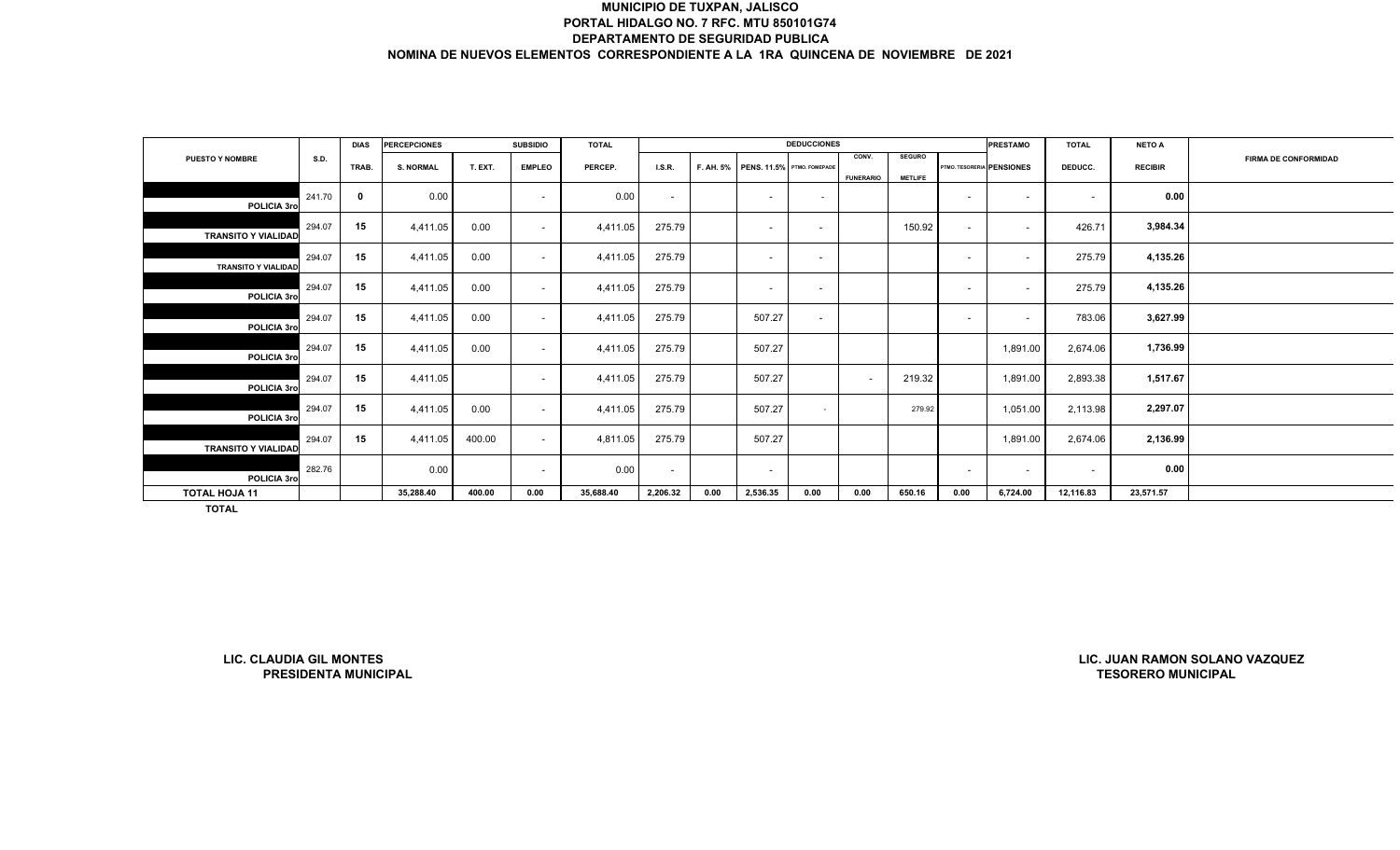|                                |             |             |                     |          |                          |              |          |                          |                          | <b>DEDUCCIONES</b>         |                          |                |                          |                  |                          |                |                                |
|--------------------------------|-------------|-------------|---------------------|----------|--------------------------|--------------|----------|--------------------------|--------------------------|----------------------------|--------------------------|----------------|--------------------------|------------------|--------------------------|----------------|--------------------------------|
| PUESTO Y NOMBRE                | <b>S.D.</b> | <b>DIAS</b> | <b>PERCEPCIONES</b> |          | <b>SUBSIDIO</b>          | <b>TOTAL</b> |          |                          |                          |                            | CONV.                    | <b>SEGURO</b>  | PTMO                     | <b>PRESTAMO</b>  | <b>TOTAL</b>             | <b>NETO A</b>  |                                |
|                                |             | TRAB.       | <b>S. NORMAL</b>    | T.E      | <b>EMPLEO</b>            | PERCEP.      | I.S.R.   | F. AH. 5%                |                          | PENS. 11.5% PTMO. FOMEPADE |                          |                |                          | <b>PENSIONES</b> | DEDUCC.                  | <b>RECIBIR</b> | <b>FIRMA DE CONFORMIDAD</b>    |
|                                |             |             |                     |          |                          |              |          |                          |                          |                            | <b>FUNERARIO</b>         | <b>METLIFE</b> | <b>TESORERIA</b>         |                  |                          |                |                                |
| POLICIA 3ro                    | 251.36      | $\mathbf 0$ | 0.00                | 0.00     | $\sim$                   | 0.00         | $\sim$   | $\overline{\phantom{a}}$ | $\overline{\phantom{a}}$ | $\sim$                     | $\overline{\phantom{a}}$ |                | $\overline{\phantom{a}}$ | $\sim$           | $\overline{\phantom{a}}$ | 0.00           |                                |
|                                |             |             |                     |          |                          |              |          |                          |                          |                            |                          |                |                          |                  |                          |                |                                |
| <b>TRANSITO Y VIALIDAD</b>     | 360.74      | 15          | 5,411.10            | 0.00     | $\sim$                   | 5,411.10     | 390.15   | $\sim$                   | $\overline{\phantom{a}}$ | $\sim$                     |                          |                | $\overline{\phantom{a}}$ | $\sim$           | 390.15                   | 5,020.95       |                                |
| POLICIA 3ro                    | 294.05      | 15          | 4,410.75            |          | $\sim$                   | 4,410.75     | 275.76   | $\sim$                   | 507.24                   | $\sim$                     |                          |                | $\overline{\phantom{a}}$ | 1,060.00         | 1,843.00                 | 2,567.75       |                                |
|                                |             |             |                     |          |                          |              |          |                          |                          |                            |                          |                |                          |                  |                          |                |                                |
| POLICIA 3ro                    | 294.07      | 15          | 4,411.05            |          | $\sim$                   | 4,411.05     | 275.79   | $\overline{\phantom{a}}$ | 507.27                   | $\sim$                     |                          |                | $\sim$                   | 1,891.00         | 2,674.06                 | 1,736.99       |                                |
|                                | 294.07      | 15          | 4,411.05            |          | $\sim$                   | 4,411.05     | 275.79   | $\overline{\phantom{a}}$ | 507.27                   | $\sim$                     |                          | 525.36         | $\overline{\phantom{a}}$ | 1,891.00         | 3,199.42                 | 1,211.63       |                                |
| POLICIA 3ro                    |             |             |                     |          |                          |              |          |                          |                          |                            |                          |                |                          |                  |                          |                |                                |
| POLICIA 3ro                    | 261.42      | $\mathbf 0$ | 0.00                | 0.00     | $\sim$                   | 0.00         | $\sim$   | $\sim$                   | $\overline{\phantom{a}}$ | $\sim$                     |                          |                | $\sim$                   | $\sim$           | $\overline{\phantom{a}}$ | 0.00           |                                |
|                                | 294.07      |             |                     |          |                          |              |          |                          |                          |                            |                          |                |                          |                  |                          |                |                                |
| POLICIA 3ro                    |             | 15          | 4,411.05            | 0.00     | $\sim$                   | 4,411.05     | 275.79   | $\overline{\phantom{a}}$ | 507.27                   | $\sim$                     |                          |                | $\overline{\phantom{a}}$ | 1,053.00         | 1,836.06                 | 2,574.99       |                                |
|                                | 282.76      |             | 0.00                |          | $\sim$                   | 0.00         | $\sim$   | $\overline{\phantom{a}}$ | $\overline{\phantom{a}}$ | $\overline{\phantom{a}}$   |                          |                | $\sim$                   | $\sim$           | $\overline{\phantom{a}}$ | 0.00           |                                |
| POLICIA 3ro                    |             |             |                     |          |                          |              |          |                          |                          |                            |                          |                |                          |                  |                          |                |                                |
| POLICIA 3ro                    | 294.07      | 15          | 4,411.05            | 0.00     | $\overline{\phantom{a}}$ | 4,411.05     | 275.79   | $\overline{\phantom{a}}$ | 507.27                   | $\sim$                     |                          |                | $\overline{\phantom{a}}$ | $\sim$           | 783.06                   | 3,627.99       |                                |
|                                |             |             |                     |          |                          |              |          |                          |                          |                            |                          |                |                          |                  |                          |                |                                |
| POLICIA 3ro                    | 294.07      | 15          | 4,411.05            | 0.00     | $\sim$                   | 4,411.05     | 275.79   | $\sim$                   | 507.27                   | $\sim$                     |                          |                | $\overline{\phantom{a}}$ | $\sim$           | 783.06                   | 3,627.99       |                                |
|                                | 294.07      | 15          | 4,411.05            | 0.00     | $\sim$                   | 4,411.05     | 275.79   | $\overline{\phantom{a}}$ | 507.27                   |                            |                          |                | $\overline{\phantom{a}}$ | 1,891.00         | 2,674.06                 | 1,736.99       |                                |
| POLICIA 3ro                    |             |             |                     |          |                          |              |          |                          |                          |                            |                          |                |                          |                  |                          |                |                                |
| POLICIA 3ro                    | 294.07      | 15          | 4,411.05            | 0.00     | $\sim$                   | 4,411.05     | 275.79   | $\sim$                   | 507.27                   | $\sim$                     |                          |                | $\overline{\phantom{a}}$ | $\sim$           | 783.06                   | 3,627.99       | $\star\star$                   |
| <b>TOTAL HOJA 12</b>           |             |             | 40,699.20           | 0.00     | 0.00                     | 40,699.20    | 2,596.44 | 0.00                     | 4,058.13                 | 0.00                       | 0.00                     | 525.36         | 0.00                     | 7,786.00         | 14,965.93                | 25,733.27      |                                |
| <b>TOTAL</b>                   |             |             | 133,329.75          | 2,646.70 | 0.00                     | 135,976.45   | 8,387.85 | 0.00                     | 10,652.58                | 0.00                       | 0.00                     | 1,175.52       | 0.00                     | 23,118.02        | 43,333.97                | 92,642.48      |                                |
|                                |             |             |                     |          |                          |              |          |                          |                          |                            |                          |                |                          | 35,993.55        |                          |                |                                |
|                                |             |             |                     |          |                          |              |          |                          |                          |                            |                          |                |                          | 59,111.57        |                          |                |                                |
|                                |             |             |                     |          |                          |              |          |                          |                          |                            |                          |                |                          |                  |                          |                |                                |
| <b>LIC. CLAUDIA GIL MONTES</b> |             |             |                     |          |                          |              |          |                          |                          |                            |                          |                |                          |                  |                          |                | LIC. JUAN RAMON SOLANO VAZQUEZ |

**LIC. CLAUDIA GIL MONTESPRESIDENTA MUNICIPAL**

**TESORERO MUNICIPALLIC. JUAN RAMON SOLANO VAZQUEZ**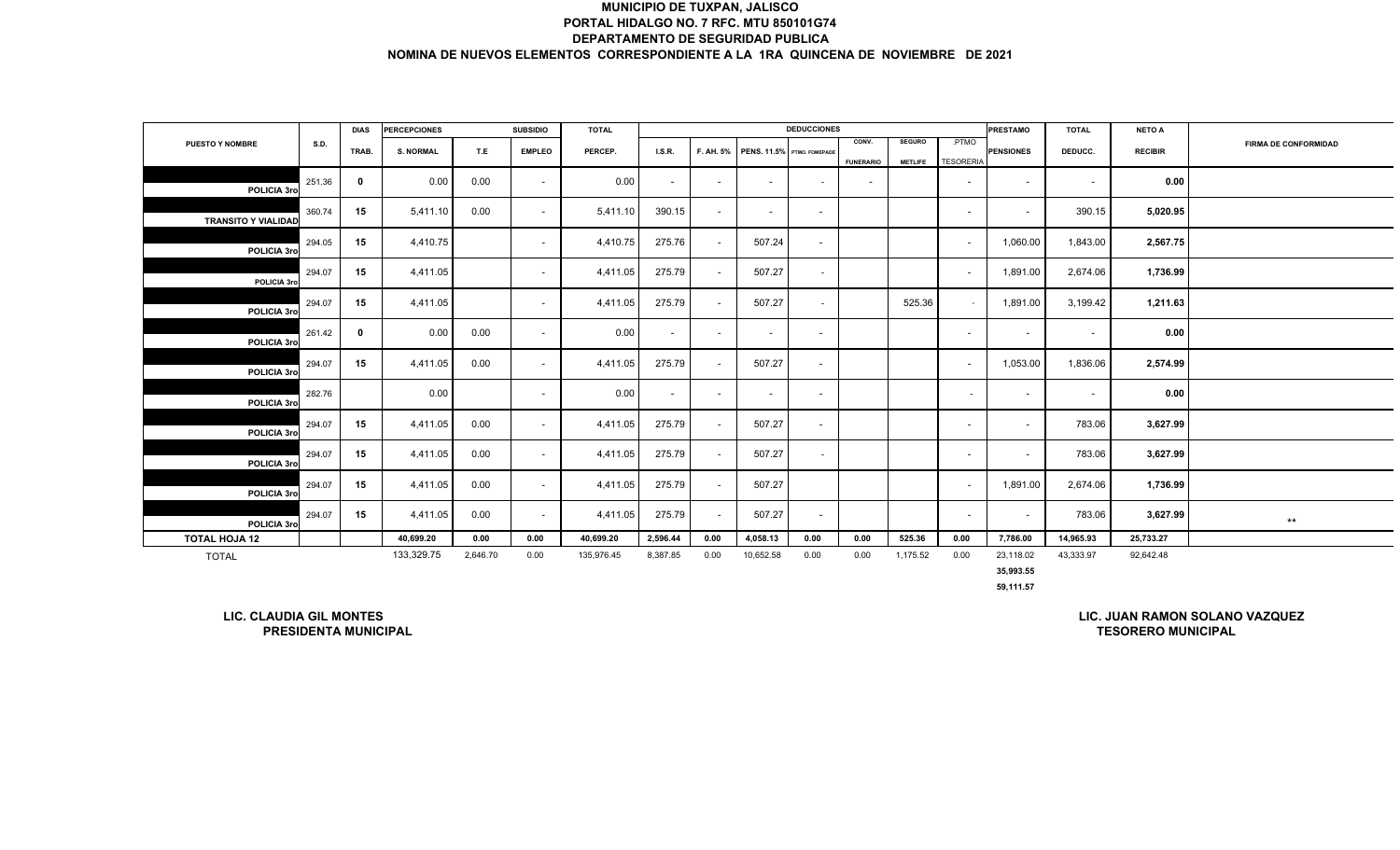|                |                                                               |        | <b>DIAS</b>             | <b>PERCEPCIONES</b>  |        | <b>SUBSIDIO</b> | <b>TOTAL</b> |          |           |                    |                          | <b>DEDUCCIONES</b> |                           |                       |              | PTMO-            | <b>TOTAL</b>              | <b>NETO A</b>  |                                |
|----------------|---------------------------------------------------------------|--------|-------------------------|----------------------|--------|-----------------|--------------|----------|-----------|--------------------|--------------------------|--------------------|---------------------------|-----------------------|--------------|------------------|---------------------------|----------------|--------------------------------|
| CLV.           | <b>PUESTO Y NOMBRE</b>                                        | S.D.   | TRAB.                   | S. NORMAL TIEMP. EXT |        | <b>EMPLEO</b>   | PERCEP.      | I.S.R.   | F. AH. 5% | <b>PENS. 11.5%</b> | PTMO.<br><b>FOMEPADE</b> | DESC. SIND         | CONV.<br><b>FUNERARIO</b> | <b>SEUROS METLIFE</b> | PREST. PENS. | <b>TESORERIA</b> | DEDUCC.                   | <b>RECIBIR</b> | <b>FIRMA DE CONFORMIDAD</b>    |
| 24             | DIR. SEG. PUBLICA                                             | 783.06 | 15                      | 11,745.90            | 0.00   | $\sim$          | 11,745.90    | 1,438.26 |           | 1,350.78           | $\sim$                   |                    |                           |                       | $\sim$       | $\sim$           | 2,789.04                  | 8,956.86       |                                |
| $\overline{0}$ | JEFE TRANSITO Y VIALIDAD                                      | 448.33 | 15                      | 6,724.95             | $\sim$ | $\sim$          | 6,724.95     | 580.28   | $\sim$    | 0.00               |                          |                    |                           |                       | $\sim$       |                  | 580.28                    | 6,144.67       | $***$                          |
| 27             | <b>3ER COMANDANTE</b>                                         | 416.90 | $\bf{0}$                | 0.00                 | 0.00   |                 | $\sim$       | $\sim$   |           | 0.00               | $\sim$                   |                    |                           |                       | $\sim$       | $\sim$           | $\sim$                    | $\blacksquare$ |                                |
| 25             | JUEZ MUNICIPAL                                                | 337.46 | 15                      | 5,061.90             |        | $\sim$          | 5,061.90     | 345.46   |           | 0.00               | $\sim$                   |                    |                           |                       |              | $\sim$           | 345.46                    | 4,716.44       | $***$                          |
| 26             | JUEZ MUNICIPAL                                                | 337.46 | 15                      | 5,061.90             |        | $\sim$          | 5,061.90     | 345.46   |           | 0.00               | $\sim$                   | $\sim$             |                           | $\sim$                | $\sim$       |                  | 345.46                    | 4,716.44       |                                |
| 58             | <b>AUX. JUEZ MUNICIPAL</b>                                    | 135.06 | $\overline{\mathbf{0}}$ | 0.00                 |        | $\sim$          | 0.00         | $\sim$   |           | 0.00               | $\sim$                   |                    |                           |                       |              | $\sim$           | $\sim$                    | $\sim$         |                                |
| 28             | <b>3er COMANDANTE</b>                                         | 468.95 | 15                      | 7,034.25             | 0.00   |                 | 7,034.25     | 633.13   |           | 808.94             | $\sim$                   |                    |                           |                       | 3,054.81     | $\sim$           | 4,496.88                  | 2,537.37       | $***$                          |
| 0.30           | <b>3er COMANDANTE</b>                                         | 468.95 | 15                      | 7,034.25             |        | $\sim$          | 7,034.25     | 633.13   |           | 808.94             | $\sim$                   |                    |                           |                       | 3,015.00     | $\sim$           | 4,457.07                  | 2,577.18       |                                |
| 0.33           | 1er OFICIAL                                                   | 427.69 | 15                      | 6,415.35             | 0.00   |                 | 6,415.35     | 532.53   |           | 737.77             | $\sim$                   |                    |                           |                       | $\sim$       | $\sim$           | 1,270.30                  | 5,145.05       |                                |
| 0.34           | 1er OFICIAL                                                   | 427.69 | 15                      | 6,415.35             |        | $\sim$          | 6,415.35     | 532.53   |           | 737.77             | $\sim$                   |                    |                           | 532.25                | 2,750.00     | $\sim$           | 4,552.55                  | 1,862.80       |                                |
| $\overline{0}$ | POLICIA 3ro                                                   | 209.37 | $\mathbf 0$             | $\sim$               |        | $\sim$          | $\sim$       | $\sim$   |           | 0.00               | $\sim$                   |                    |                           |                       | $\sim$       | $\sim$           | $\sim$                    | $\sim$         |                                |
|                | <b>SUB-COMANDANTE</b>                                         |        |                         | $\sim$               |        | $\sim$          | $\sim$       | $\sim$   |           | 0.00               | $\sim$                   |                    |                           |                       | $\sim$       | $\sim$           | $\sim$                    | $\sim$         |                                |
| 0.32           | 1er OFICIAL                                                   | 351.53 | $\bf{0}$                | 0.00                 |        | $\sim$          | 0.00         | $\sim$   |           | 0.00               | $\sim$                   |                    |                           |                       | $\sim$       | $\sim$           | 0.00                      | $\sim$         |                                |
| 0.95           | POLICIA 3ro 60 IPEJAL Y 40% AYTO                              | 117.62 | 15                      | 1,764.30             |        | 90.05           | 1,854.35     | $\sim$   |           | 0.00               | $\sim$                   |                    |                           |                       | $\sim$       | $\sim$           | 0.00                      | 1,854.35       |                                |
| 0.72           | POLICIA 3ro                                                   | 294.07 | 15                      | 4,411.05             |        |                 | 4,411.05     | 275.79   |           | 507.27             | $\sim$                   |                    |                           | 200.34                | 2,206.00     | $\sim$           | 3,189.40                  | 1,221.65       |                                |
| 0.73           | POLICIA 3ro                                                   | 294.07 | 15                      | 4,411.05             |        |                 | 4,411.05     | 275.79   |           | 507.27             | $\sim$                   |                    |                           |                       | $\sim$       | $\blacksquare$   | 783.06                    | 3,627.99       |                                |
|                | <b>TOTAL HOJA 1</b>                                           |        |                         | 66,080.25            | 0.00   | 90.05           | 66,170.30    | 5,592.36 | 0.00      | 5,458.73           | 0.00                     | 0.00               | 0.00                      | 732.59                | 11,025.81    | 0.00             | 22,809.49                 | 43,360.81      |                                |
|                | <b>LIC. CLAUDIA GIL MONTES</b><br><b>PRESIDENTA MUNICIPAL</b> |        |                         |                      |        |                 |              |          |           |                    |                          |                    |                           |                       |              |                  | <b>TESORERO MUNICIPAL</b> |                | LIC. JUAN RAMON SOLANO VAZQUEZ |

**LIC. CLAUDIA GIL MONTESPRESIDENTA MUNICIPAL** **LIC. JUAN RAMON SOLANO VAZQUEZ**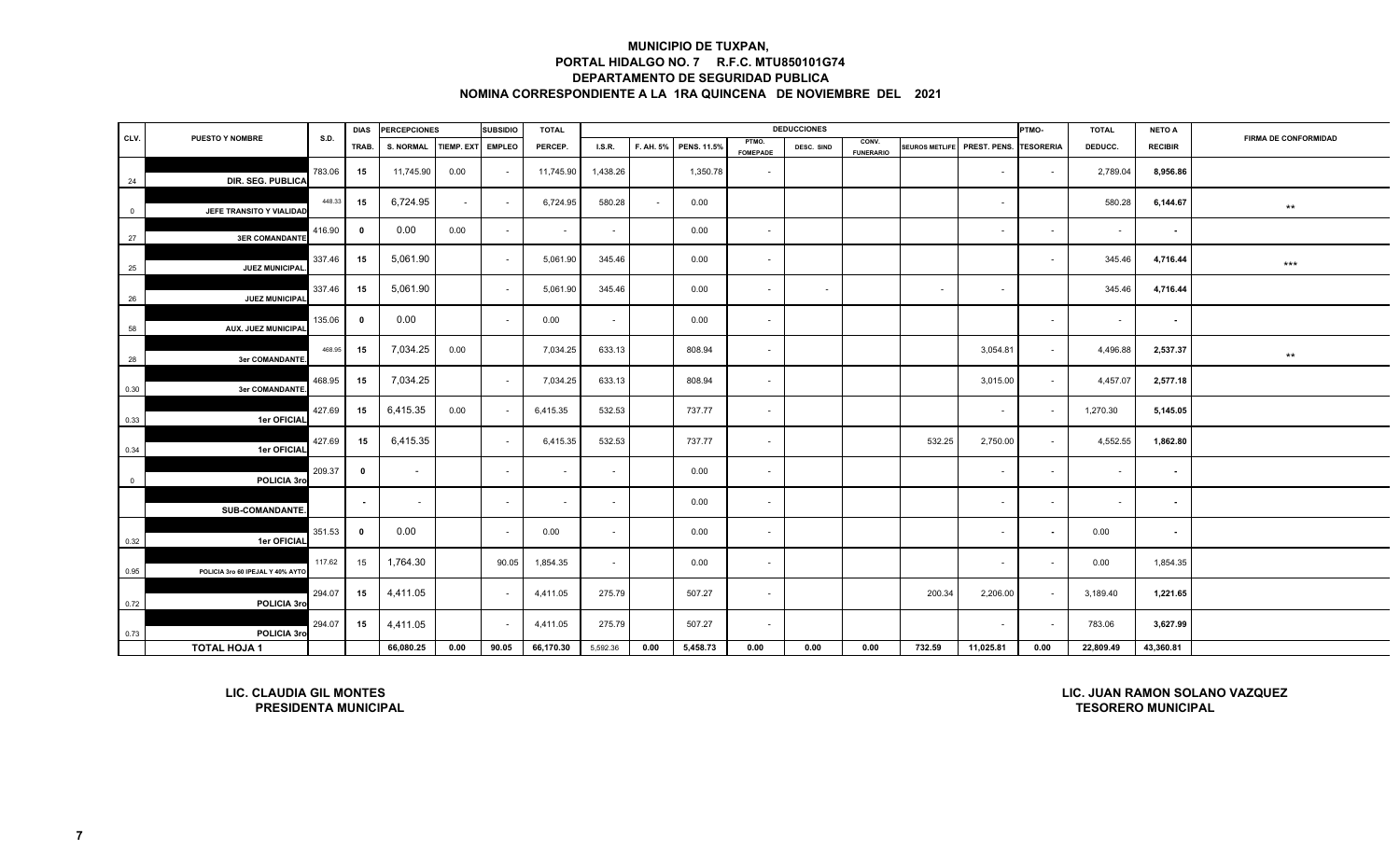|      |                                        |             |                         | DIAS PERCEPCIONES |          | <b>SUBSIDIO</b> | <b>TOTAL</b> |        |        |                       |                          | <b>DEDUCCIONES</b> |                           |                                 |                        | <b>PRESTAMO</b>          | <b>TOTAL</b> | <b>NETO A</b>  |                      |
|------|----------------------------------------|-------------|-------------------------|-------------------|----------|-----------------|--------------|--------|--------|-----------------------|--------------------------|--------------------|---------------------------|---------------------------------|------------------------|--------------------------|--------------|----------------|----------------------|
| CLV. | <b>PUESTO Y NOMBRE</b>                 | <b>S.D.</b> | TRAB.                   | <b>S. NORMAL</b>  | T. EXTRA | <b>EMPLEO</b>   | PERCEP.      | I.S.R. |        | F. AH. 5% PENS. 11.5% | PTMO.<br><b>FOMEPADE</b> | DESC. SIND         | CONV.<br><b>FUNERARIO</b> | <b>SEGURO</b><br><b>METLIFE</b> | PREST. PENS. TESORERIA |                          | DEDUCC.      | <b>RECIBIR</b> | FIRMA DE CONFORMIDAD |
| 0.29 | <b>1ER OFICIAL</b>                     | 427.69      | 15                      | 6,415.35          | $\sim$   |                 | 6,415.35     | 532.53 |        | 737.77                | $\sim$                   |                    | $\sim$                    |                                 | $\sim$ $-$             | $\sim$                   | 1,270.30     | 5,145.05       |                      |
| 0.65 | POLICIA 3ro                            | 200.00      | $\overline{\mathbf{0}}$ | 0.00              | 0.00     |                 | $\sim$       | $\sim$ |        | $\sim$                | $\sim$                   |                    | $\sim$                    |                                 | $\sim$                 | $\sim$                   | 0.00         | 0.00           |                      |
|      | POLICIA 2do                            | 212.99      | $\bf{0}$                | 0.00              |          | $\sim$          | $\sim$       | $\sim$ |        | $\sim$                | $\sim$                   |                    |                           |                                 | $\sim$                 | $\sim$                   | 0.00         | 0.00           |                      |
|      | POLICIA 3ro 60 % PENSIONES Y 40% AYTO. | 117.66      | 15                      | 1,764.90          |          | 90.01           | 1,854.91     | $\sim$ |        | $\sim$                | $\sim$                   |                    |                           |                                 | $\sim$                 | $\sim$                   | 0.00         | 1,854.91       |                      |
|      | POLICIA 3ro                            | $\sim$ $-$  | $\sim$                  | $\sim$            |          | $\sim$          | $\sim$       | $\sim$ |        | $\sim$                | $\sim$                   |                    |                           |                                 | $\sim$                 | $\sim$                   | $\sim$       | $\sim$         |                      |
| 0.40 | 2DO OFICIAL                            | 310.43      | $\mathbf{0}$            | 0.00              | $\sim$   | $\sim$          | $\sim$       | $\sim$ |        | $\sim$                | $\sim$                   |                    |                           | $\sim$                          | $\sim$                 |                          | 0.00         | 0.00           |                      |
| 0.39 | POLICIA 1ro                            | 324.32      |                         | 0.00              |          | $\sim$          | $\sim$       |        |        | $\sim$                | $\sim$                   |                    |                           |                                 | $\sim$                 | $\overline{\phantom{a}}$ | 0.00         | 0.00           |                      |
|      | POLICIA 3ro                            | 294.07      | $\mathbf{0}$            | 0.00              | 0.00     | $\sim$          | $\sim$       | $\sim$ |        | $\sim$                | $\sim$                   |                    |                           |                                 | $\sim$                 | $\sim$                   | 0.00         | 0.00           |                      |
|      | POLICIA 3ro                            | 294.07      | $\overline{\mathbf{3}}$ | 882.21            | 158.52   | $\sim$          | 1,040.73     | $\sim$ |        | $\sim$                | $\sim$                   |                    |                           |                                 | $\sim$                 | $\sim$                   | $\sim$       | 1,040.73       | $***$                |
|      | POLICIA 1ro                            | $\sim 100$  | $\sim$                  | $\sim$            |          | $\sim$          | $\sim$       | $\sim$ | $\sim$ | $\sim$                |                          |                    |                           |                                 | $\sim$                 | $\sim$                   | $\sim$       | $\sim$         |                      |
|      | POLICIA 1ro                            | 223.11      | $\bf{0}$                | $\sim$            |          | $\sim$          | $\sim$       | $\sim$ |        | $\sim$                | $\sim$                   |                    |                           |                                 | $\sim$                 | $\sim$                   | $\sim$       | $\sim$         |                      |
| ###  | POLICIA 3ro                            | 294.07      | $\overline{\mathbf{0}}$ | 0.00              | 0.00     | $\sim$          | $\sim$       | $\sim$ |        | $\sim$                | $\sim$                   |                    |                           |                                 | $\sim$                 | $\sim$                   | 0.00         | 0.00           |                      |
| #### | POLICIA 3ro                            | 294.07      | 15                      | 4,411.05          |          | $\sim$          | 4,411.05     | 275.79 |        | $\sim$                | $\sim$                   |                    |                           |                                 | $\sim$                 | $\sim$                   | 275.79       | 4,135.26       |                      |
|      | <b>TOTAL HOJA 2</b>                    |             |                         | 13,473.51         | 158.52   | 90.01           | 13,722.04    | 808.32 | 0.00   | 737.77                | 0.00                     | 0.00               | 0.00                      | 0.00                            | 0.00                   | 0.00                     | 1,546.09     | 12,175.95      |                      |

**LIC. CLAUDIA GIL MONTESPRESIDENTA MUNICIPAL**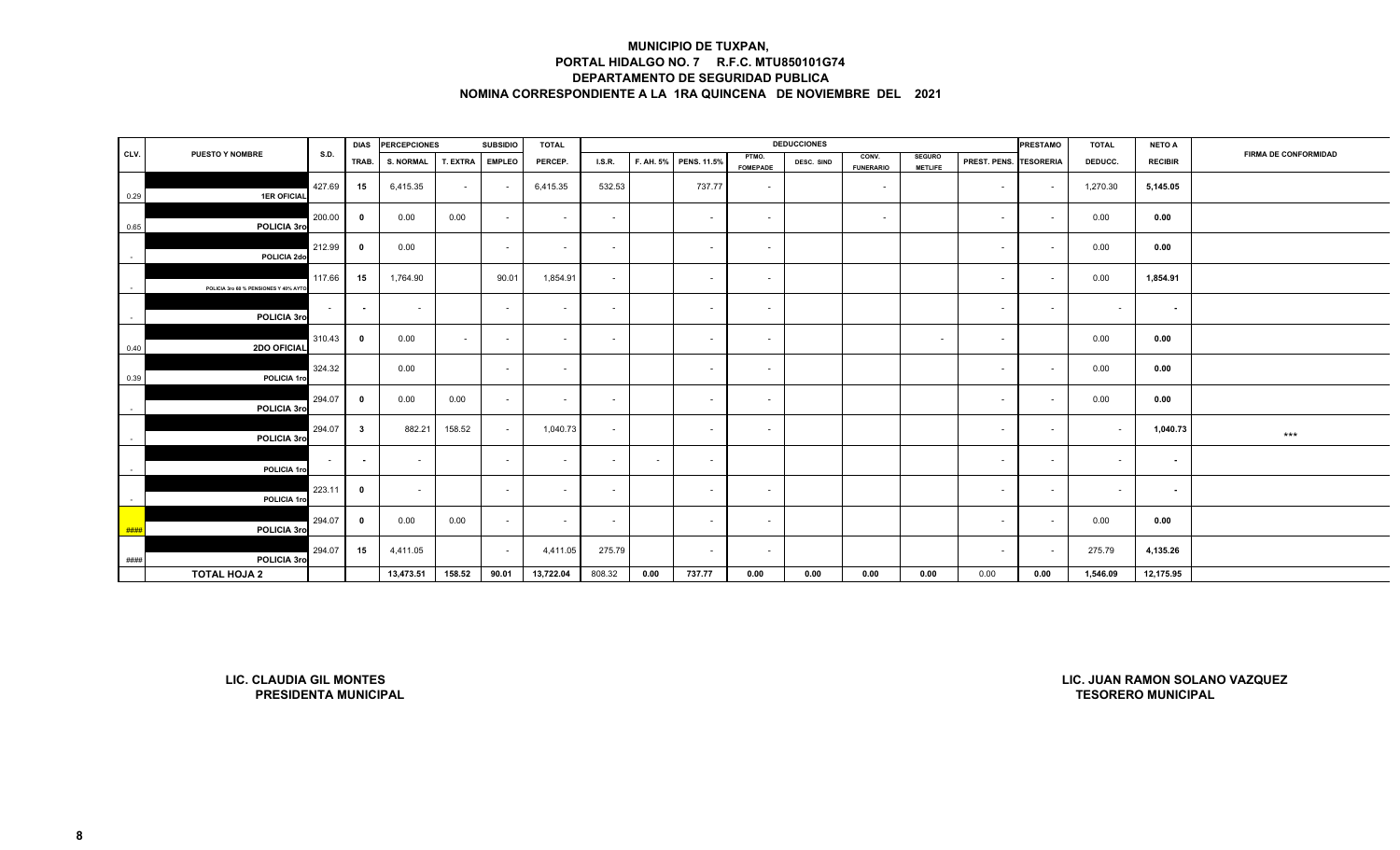|               |                                                               |        | <b>DIAS</b>             | <b>PERCEPCIONES</b> |          | <b>SUBSIDIO</b> | <b>TOTAL</b> |               |      |                       |                          | <b>DEDUCCIONES</b> |                           |                                 |              | PTMO                    | <b>TOTAL</b>              | <b>NETO A</b>  |                                |
|---------------|---------------------------------------------------------------|--------|-------------------------|---------------------|----------|-----------------|--------------|---------------|------|-----------------------|--------------------------|--------------------|---------------------------|---------------------------------|--------------|-------------------------|---------------------------|----------------|--------------------------------|
| CLV.          | <b>PUESTO Y NOMBRE</b>                                        | S.D.   | TRAB.                   | <b>S. NORMAL</b>    | T. EXTRA | <b>EMPLEO</b>   | PERCEP.      | <b>I.S.R.</b> |      | F. AH. 5% PENS. 11.5% | PTMO.<br><b>FOMEPADE</b> | DESC. SIND         | CONV.<br><b>FUNERARIO</b> | <b>SEGURO</b><br><b>METLIFE</b> | PREST. PENS. | <b><i>TESORERIA</i></b> | DEDUCC.                   | <b>RECIBIR</b> | <b>FIRMA DE CONFORMIDAD</b>    |
| $\sim$        | POLICIA 3ro                                                   | 209.37 | $\overline{\mathbf{0}}$ | 0.00                |          | $\sim$          | 0.00         | $\sim$        |      | $\sim$                | $\sim$                   |                    |                           |                                 |              | $\sim$                  | 0.00                      | 0.00           |                                |
| 0.81          | POLICIA 3ro 60 % PENSIONES Y 40% AYT                          | 117.62 | 15                      | 1,764.30            |          | 90.05           | 1,854.35     | $\sim$        |      | $\sim$                | $\sim$                   |                    |                           |                                 | $\sim$       | $\sim$                  | 0.00                      | 1,854.35       |                                |
| $\sim$        | 2do OFICIAL                                                   | $\sim$ | $\blacksquare$          | $\sim$              | $\sim$   | $\sim$          | $\sim$       | $\sim$        |      | $\sim$                | $\sim$                   |                    |                           |                                 | $\sim$       | $\sim$                  | $\sim$                    | $\sim$         |                                |
| $\sim$        | POLICIA 3ro                                                   | 194.51 | 0                       | 0.00                |          | $\sim$          | 0.00         | $\sim$        |      | $\sim$                | $\sim$                   |                    |                           |                                 | $\sim$       | $\sim$                  | 0.00                      | 0.00           |                                |
| $\# \# \# \#$ | POLICIA 3RO                                                   | 241.70 | $\overline{\mathbf{0}}$ |                     | 0.00     | $\sim$          | $\sim$       | $\sim$        |      | $\sim$                | $\sim$                   |                    |                           |                                 | $\sim$       | $\sim$                  | $\sim$                    | $\sim$         |                                |
| 0.74          | POLICIA 3ro                                                   | 241.70 | $\bf{0}$                | 0.00                |          | $\sim$          | 0.00         | $\sim$        |      | ٠                     | $\sim$                   |                    |                           |                                 | $\sim$       | $\sim$                  | 0.00                      | 0.00           |                                |
| 0.43          | POLICIA 2do                                                   | 286.26 | $\mathbf{0}$            | 0.00                | 0.00     |                 | 0.00         | $\sim$        |      | $\sim$                | $\sim$                   |                    | $\sim$                    |                                 | $\sim$       | $\sim$                  | 0.00                      | 0.00           |                                |
| 0.96          | <b>3ER COMANDANTE</b>                                         | 468.95 | 15                      | 7,034.25            | 0.00     | $\sim$          | 7,034.25     | 633.13        |      | 808.94                | $\sim$                   |                    |                           | 250.01                          | 3,258.74     | $\sim$                  | 4,950.82                  | 2,083.43       |                                |
| 0.89          | POLICIA 3ro                                                   | 294.07 | 15                      | 4,411.05            | 0.00     | $\sim$          | 4,411.05     | 275.79        |      | 507.27                | $\sim$                   |                    | 100.00                    |                                 | 2,206.00     | $\sim$                  | 3,089.06                  | 1,321.99       |                                |
| 0.77          | POLICIA 3ro                                                   | 441.37 | 15                      | 6,620.55            |          |                 | 6,620.55     | 562.44        |      | 761.36                | $\sim$                   |                    |                           |                                 | 2,838.00     | $\sim$                  | 4,161.80                  | 2,458.75       |                                |
| 0.52          | POLICIA 3ro                                                   | 294.07 | 15                      | 4,411.05            |          | $\sim$          | 4,411.05     | 275.79        |      | $\sim$                | $\sim$                   |                    |                           |                                 | $\sim$       | $\sim$                  | 275.79                    | 4,135.26       |                                |
| ####          | POLICIA 3ro 60 % PENSIONES Y 40% AYT                          | 117.62 | $\mathbf 0$             | 0.00                |          | $\sim$          | 0.00         | $\sim$        |      | $\sim$                | $\sim$                   |                    |                           |                                 | $\sim$       | $\sim$                  | 0.00                      | 0.00           |                                |
| 0.87          | POLICIA 3ro                                                   | 294.07 | 15                      | 4,411.05            |          | $\sim$          | 4,411.05     | 275.79        |      | 507.27                | $\sim$                   |                    | 100.00                    |                                 | 875.00       | $\sim$                  | 1,758.06                  | 2,652.99       |                                |
| $\sim$        | POLICIA 3ro                                                   | 0.00   | $\bf{0}$                | 0.00                |          |                 | 0.00         |               |      |                       |                          |                    |                           |                                 | $\sim$       | $\sim$                  | 0.00                      | 0.00           |                                |
| 0.86          | POLICIA 3ro                                                   | 153.25 | 15                      | 2,298.75            |          | 41.91           | 2,340.66     | $\sim$        |      | 264.36                | $\overline{\phantom{a}}$ |                    |                           |                                 | $\sim$       | $\sim$                  | 264.36                    | 2,076.30       |                                |
|               | <b>TOTAL HOJA 3</b>                                           |        |                         | 30,951.00           | 0.00     | 131.96          | 31,082.96    | 2,022.94      | 0.00 | 2,849.20              | 0.00                     | 0.00               | 200.00                    | 250.01                          | 9,177.74     | 0.00                    | 14,499.89                 | 16,583.07      |                                |
|               | <b>LIC. CLAUDIA GIL MONTES</b><br><b>PRESIDENTA MUNICIPAL</b> |        |                         |                     |          |                 |              |               |      |                       |                          |                    |                           |                                 |              |                         | <b>TESORERO MUNICIPAL</b> |                | LIC. JUAN RAMON SOLANO VAZQUEZ |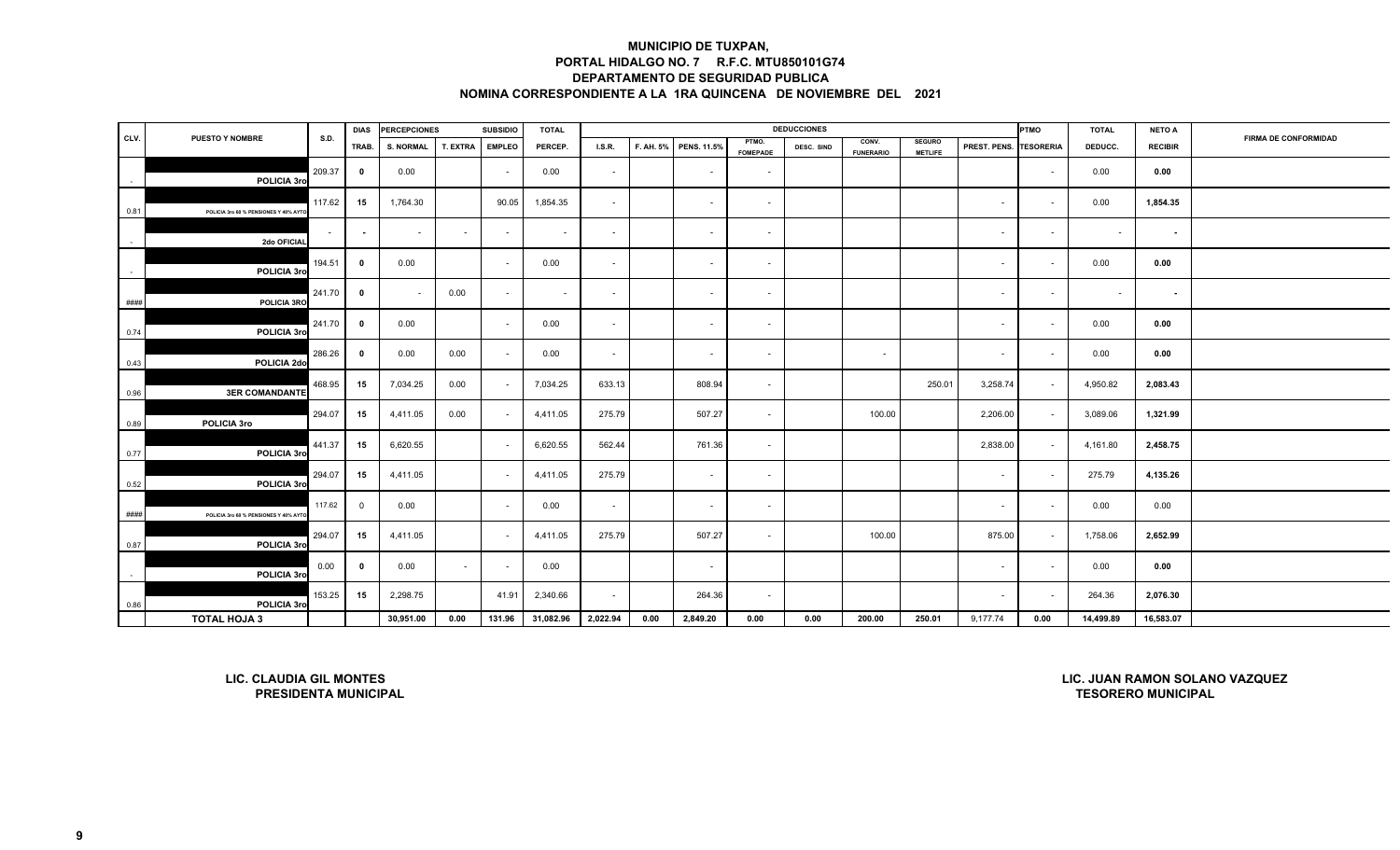|            |                                      |        | <b>DIAS</b>              | <b>PERCEPCIONES</b> |        | <b>SUBSIDIO</b> | <b>TOTAL</b> |          |      |                       |                          | <b>DEDUCCIONES</b> |                           |                                 |                               | <b>PRESTAMO</b> | <b>TOTAL</b> | <b>NETO A</b>  |                             |
|------------|--------------------------------------|--------|--------------------------|---------------------|--------|-----------------|--------------|----------|------|-----------------------|--------------------------|--------------------|---------------------------|---------------------------------|-------------------------------|-----------------|--------------|----------------|-----------------------------|
| CLV.       | <b>PUESTO Y NOMBRE</b>               | S.D.   | TRAB.                    | <b>S. NORMAL</b>    | T.E.   | <b>EMPLEO</b>   | PERCEP.      | LS.R.    |      | F. AH. 5% PENS. 11.5% | PTMO.<br><b>FOMEPADE</b> | DESC. SIND         | CONV.<br><b>FUNERARIO</b> | <b>SEGURO</b><br><b>METLIFE</b> | <b>PREST. PENS. TESORERIA</b> |                 | DEDUCC.      | <b>RECIBIR</b> | <b>FIRMA DE CONFORMIDAD</b> |
| 0.82       | POLICIA 3ro 60 % PENSIONES Y 40% AYT | 294.05 | 15                       | 4,410.75            |        |                 | 4,410.75     | 275.76   |      | $\sim$                | $\sim$                   |                    |                           |                                 | $\sim$                        | $\sim$          | 275.76       | 4,134.99       |                             |
| 98.00      | POLICIA 3ro                          | 261.42 | - 0                      | 0.00                | 0.00   |                 | 0.00         | $\sim$   |      | $\sim$                | $\sim$                   |                    |                           | $\sim$                          | $\sim$                        | $\sim$          | 0.00         | 0.00           |                             |
|            | POLICIA 3ro                          | 294.07 | 15                       | 4,411.05            |        | $\sim$          | 4,411.05     | 275.79   |      | 507.27                | $\sim$                   |                    |                           |                                 | $\sim$                        | $\sim$          | 783.06       | 3,627.99       |                             |
| $\sim$     | POLICIA 3ro                          | 294.07 | 15                       | 4,411.05            | $\sim$ | $\sim$          | 4,411.05     | 275.79   |      | 507.27                | $\sim$                   |                    |                           |                                 | $\sim$                        | $\sim$          | 783.06       | 3,627.99       | $***$                       |
| $\sim$     | POLICIA 3ro                          | 294.07 | 15                       | 4,411.05            |        | $\sim$          | 4,411.05     | 275.79   |      | 507.27                | $\sim$                   |                    |                           |                                 | $\sim$                        | $\sim$          | 783.06       | 3,627.99       |                             |
| ####       | POLICIA 3ro                          | 241.70 | 0                        | $\sim$              | $\sim$ | $\sim$          | $\sim$       | $\sim$   |      | $\sim$                | $\sim$                   |                    |                           |                                 | $\sim$                        | $\sim$          | $\sim$       | $\sim$         |                             |
| ####       | POLICIA 3ro                          | 294.07 | 15                       | 4,411.05            | 0.00   |                 | 4,411.05     | 275.79   |      | 507.27                | $\sim$                   |                    |                           |                                 | $\sim$                        | $\sim$          | 783.06       | 3,627.99       |                             |
| $\sim$ $-$ | POLICIA 3ro                          | 209.37 | 0                        | 0.00                |        | $\sim$          | 0.00         | $\sim$   |      | $\sim$                | $\sim$                   |                    |                           |                                 | $\sim$                        | $\sim$          | 0.00         | 0.00           |                             |
| 0.97       | POLICIA 3ro 40% IPEJAL Y 60% AYTO.   | 176.45 | 15                       | 2,646.75            |        | $\sim$          | 2,646.75     | 7.81     |      | $\sim$                | $\sim$                   |                    |                           |                                 | $\sim$                        | $\sim$          | 7.81         | 2,638.94       |                             |
|            | POLICIA 3ro                          | $\sim$ | $\overline{\phantom{a}}$ | $\sim$              |        | $\sim$          | $\sim$       | $\sim$   |      | $\sim$                | $\sim$                   |                    |                           |                                 | $\sim$                        | $\sim$          | $\sim$       | $\sim$         |                             |
| 0.470      | POLICIA 2do                          | 264.66 | 0                        | 0.00                | 0.00   | $\sim$          | 0.00         | $\sim$   |      | $\sim$                | $\sim$                   |                    |                           |                                 | $\sim$                        | $\sim$          | 0.00         | 0.00           |                             |
| $\sim$     | POLICIA 3ro                          | 209.37 | 0                        | 0.00                |        |                 | 0.00         | $\sim$   |      | $\sim$                | $\sim$                   |                    |                           |                                 | $\sim$                        |                 | 0.00         | 0.00           |                             |
|            | <b>TOTAL HOJA 4</b>                  |        |                          | 24,701.70           | 0.00   | 0.00            | 24,701.70    | 1,386.73 | 0.00 | 2,029.08              | 0.00                     | 0.00               | 0.00                      | 0.00                            | 0.00                          | 0.00            | 3,415.81     | 21,285.89      |                             |

**LIC. CLAUDIA GIL MONTESPRESIDENTA MUNICIPAL**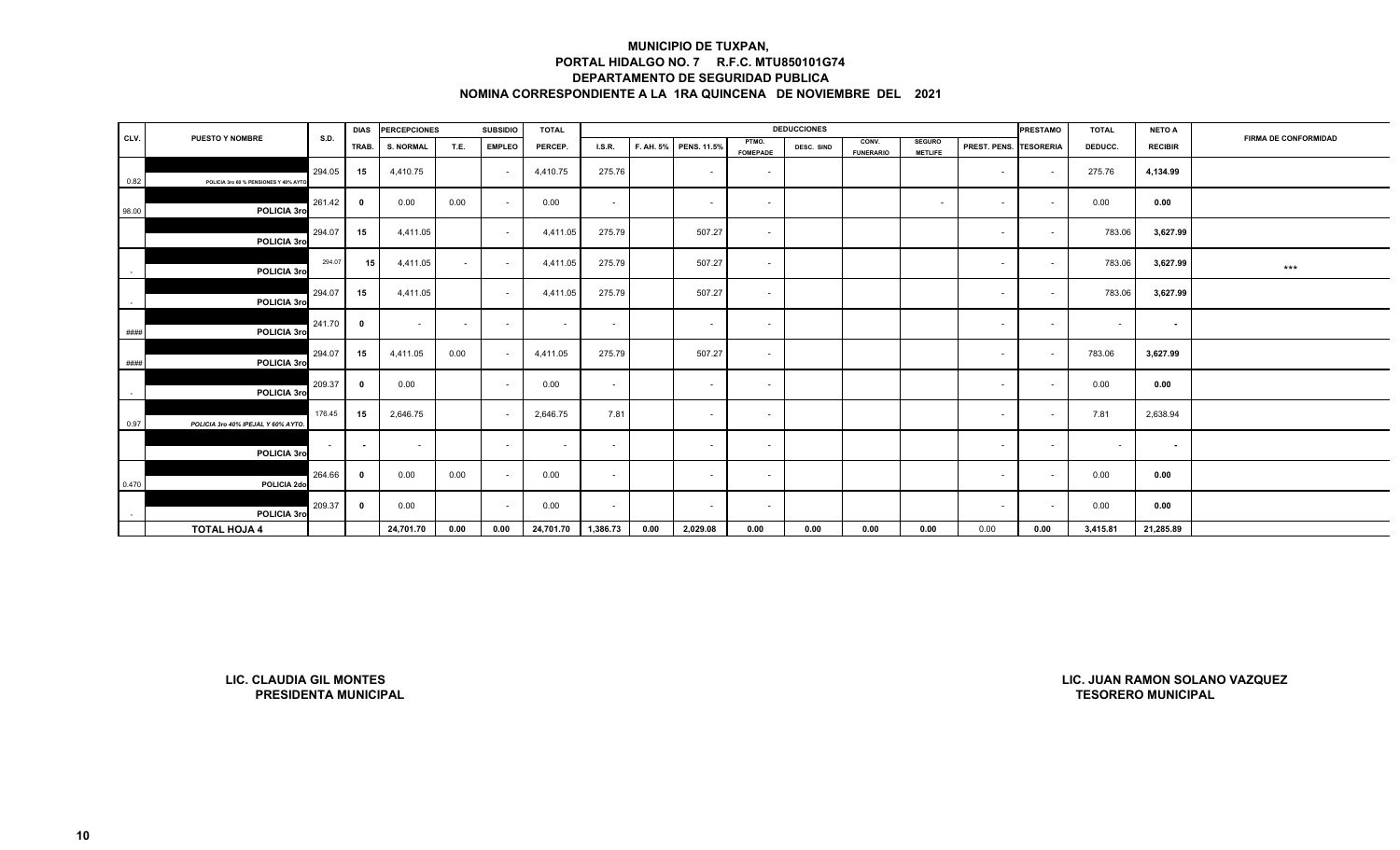|                          |                                        |        | <b>DIAS</b>    | <b>PERCEPCIONES</b> |          | <b>SUBSIDIO</b> | <b>TOTAL</b> |               |      |                       |                          | <b>DEDUCCIONES</b> |                           |                                 |                        | <b>PRESTAMO</b> | <b>TOTAL</b> | <b>NETO A</b>  |                             |
|--------------------------|----------------------------------------|--------|----------------|---------------------|----------|-----------------|--------------|---------------|------|-----------------------|--------------------------|--------------------|---------------------------|---------------------------------|------------------------|-----------------|--------------|----------------|-----------------------------|
| CLV.                     | <b>PUESTO Y NOMBRE</b>                 | S.D.   | TRAB.          | <b>S. NORMAL</b>    | T. EXTRA | <b>EMPLEO</b>   | PERCEP.      | <b>I.S.R.</b> |      | F. AH. 5% PENS. 11.5% | PTMO.<br><b>FOMEPADE</b> | DESC. SIND         | CONV.<br><b>FUNERARIO</b> | <b>SEGURO</b><br><b>METLIFE</b> | PREST. PENS. TESORERIA |                 | DEDUCC.      | <b>RECIBIR</b> | <b>FIRMA DE CONFORMIDAD</b> |
| 36.00                    | 2do OFICIAL                            | 349.19 | 15             | 5,237.85            | $\sim$   | $\sim$          | 5,237.85     | 367.98        |      | 602.35                | $\sim$                   |                    |                           | 250.80                          | 2,000.00               | $\sim$          | 3,221.13     | 2,016.72       |                             |
| 0.35                     | <b>1ER OFICIAL</b>                     | 337.29 | 15             | 5,059.35            | 0.00     |                 | 5,059.35     | 345.13        |      | 581.83                | $\sim$                   |                    |                           |                                 | 2,169.00               | $\sim$          | 3,095.96     | 1,963.39       |                             |
| $\sim$                   | POLICIA 3ro                            | 209.37 | $\mathbf 0$    | 0.00                |          | $\sim$          | 0.00         | $\sim$        |      | $\sim$                | $\sim$                   |                    |                           |                                 | $\sim$                 | $\sim$          | 0.00         | 0.00           |                             |
| 0.69                     | POLICIA 3ro                            | 294.07 | 15             | 4,411.05            |          |                 | 4,411.05     | 275.79        |      | 507.27                | $\sim$                   |                    |                           |                                 | 2,206.00               | $\sim$          | 2,989.06     | 1,421.99       | $\star\star$                |
| 0.66                     | POLICIA 3ro 60 % PENSIONES Y 40% AYTO. | 117.62 | 15             | 1,764.30            |          | 90.05           | 1,854.35     | $\sim$        |      | $\sim$                | $\sim$                   |                    |                           |                                 | $\sim$                 | $\sim$          | 0.00         | 1,854.35       |                             |
| $\overline{\phantom{a}}$ | POLICIA 3ro                            |        | $\blacksquare$ | $\sim$              | $\sim$   | $\sim$          | $\sim$       | $\sim$        |      | $\sim$                | $\sim$                   |                    |                           |                                 | $\sim$                 | $\sim$          | $\sim$       | $\sim$         |                             |
|                          | POLICIA 3ro                            | 294.07 | 15             | 4,411.05            |          | $\sim$          | 4,411.05     | 275.79        |      | 507.27                | $\sim$                   |                    |                           | 299.24                          | $\sim$                 | $\sim$          | 1,082.30     | 3,328.75       |                             |
|                          | POLICIA 3ro                            | 201.32 | $\mathbf 0$    | $\sim$              |          | $\sim$          | $\sim$       | $\sim$        |      | $\sim$                |                          |                    |                           |                                 | $\sim$                 | $\sim$          | 0.00         | $\sim$         |                             |
|                          | POLICIA 1ro                            | 240.15 | 0              |                     | 0.00     | $\sim$          | $\sim$       | $\sim$        |      | $\sim$                | $\sim$                   |                    |                           |                                 | $\sim$                 | $\sim$          | $\sim$       | 0.00           |                             |
|                          | POLICIA 3ro                            | 294.07 | 15             | 4,411.05            | 0.00     | <b>Section</b>  | 4,411.05     | 275.79        |      | 507.27                |                          |                    |                           |                                 | 1,891.00               | $\sim$          | 2,674.06     | 1,736.99       |                             |
| 0.53                     | POLICIA 3ro 60 % PENSIONES Y 40% AYTO. | 117.62 | 15             | 1,764.30            |          | 90.05           | 1,854.35     | $\sim$        |      | $\sim$                | $\sim$                   |                    |                           |                                 | $\sim$                 | $\sim$          | 0.00         | 1,854.35       |                             |
|                          | 2do OFICIAL                            | $\sim$ | $\sim$         | $\sim$              |          | $\sim$          | $\sim$       | $\sim$        |      | $\sim$                | $\sim$                   |                    |                           |                                 | $\sim$                 | $\sim$          | $\sim$       | $\sim$         |                             |
| 0.76                     | <b>AUXILIAR DSPPD</b>                  | 203.57 | $\mathbf 0$    | 0.00                | $\sim$   | $\sim$          | 0.00         | $\sim$        |      | $\sim$                | $\sim$                   | $\sim$             |                           |                                 | $\sim$                 | $\sim$          | 0.00         | 0.00           |                             |
| 0.93                     | <b>AUXILIAR DSPPD</b>                  | 203.57 | $\mathbf 0$    | 0.00                | $\sim$   | $\sim$          | 0.00         | $\sim$        |      | $\sim$                | $\sim$                   | $\sim$             |                           |                                 | $\sim$                 | $\sim$          | 0.00         | 0.00           |                             |
|                          | <b>TOTAL HOJA 5</b>                    |        |                | 27,058.95           | 0.00     | 180.10          | 27,239.05    | 1,540.48      | 0.00 | 2,705.99              | 0.00                     | 0.00               | 0.00                      | 550.04                          | 8,266.00               | 0.00            | 13,062.51    | 14,176.54      |                             |

**LIC. CLAUDIA GIL MONTESPRESIDENTA MUNICIPAL**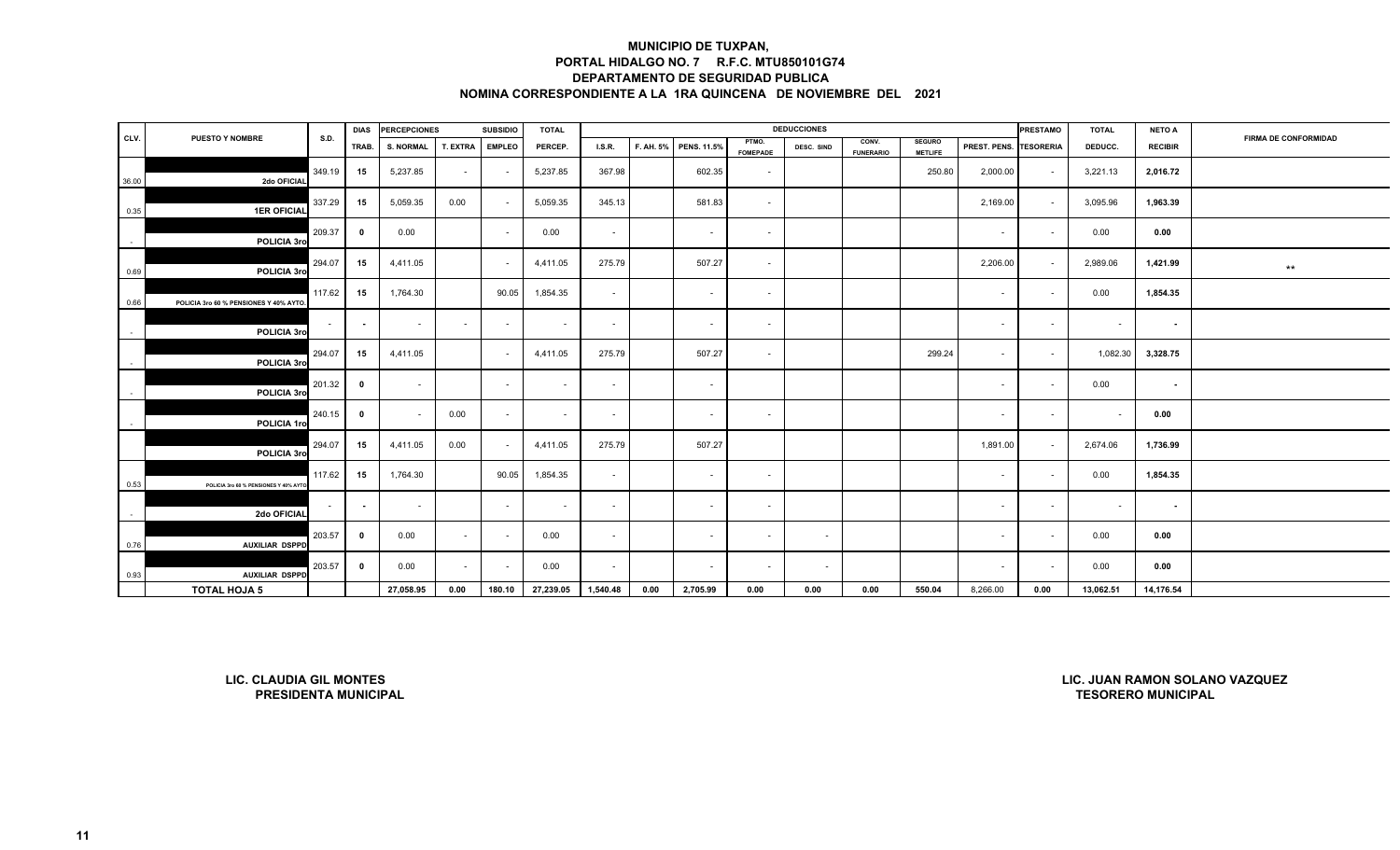|        |                                                               |             | <b>DIAS</b>             | <b>PERCEPCIONES</b> |        | <b>SUBSIDIO</b> | <b>TOTAL</b>             |          |           |                    |                          | <b>DEDUCCIONES</b> |                           |                                  |              | PTMO.            | <b>TOTAL</b>              | <b>NETO A</b>  |                                |
|--------|---------------------------------------------------------------|-------------|-------------------------|---------------------|--------|-----------------|--------------------------|----------|-----------|--------------------|--------------------------|--------------------|---------------------------|----------------------------------|--------------|------------------|---------------------------|----------------|--------------------------------|
| CLV.   | <b>PUESTO Y NOMBRE</b>                                        | <b>S.D.</b> | TRAB.                   | <b>S. NORMAL</b>    | T.E    | <b>EMPLEO</b>   | PERCEP.                  | LS.R.    | F. AH. 5% | <b>PENS. 11.5%</b> | PTMO.<br><b>FOMEPADE</b> | DESC. SIND         | CONV.<br><b>FUNERARIO</b> | <b>SEGUROS</b><br><b>METLIFE</b> | PREST. PENS. | <b>TESORERIA</b> | DEDUCC.                   | <b>RECIBIR</b> | <b>FIRMA DE CONFORMIDAD</b>    |
| $\sim$ | POLICIA 3rd                                                   | 232.40      | $\bullet$               | $\sim$              | $\sim$ | $\sim$          | $\overline{\phantom{a}}$ | $\sim$   |           | $\sim$             | $\sim$                   |                    |                           |                                  | $\sim$       | $\sim$           | $\sim$                    | 0.00           |                                |
| 0.45   | POLICIA 2do                                                   | 322.00      | 15                      | 4,830.00            |        | $\sim$          | 4,830.00                 | 315.77   |           | 555.45             | $\sim$                   |                    |                           | $\sim$                           | $\sim$       | $\sim$           | 871.22                    | 3,958.78       |                                |
| $\sim$ | <b>TRANSITO Y VIALIDAD</b>                                    | 282.76      |                         | 0.00                | $\sim$ | $\sim$          | 0.00                     |          |           | $\sim$             | $\sim$                   |                    |                           |                                  | $\sim$       | $\sim$           | $\sim$                    | 0.00           |                                |
| $\sim$ | POLICIA 3rd                                                   | 232.40      | $\sim$                  | $\sim$              |        | $\sim$          | $\overline{\phantom{a}}$ | $\sim$   |           | $\sim$             | $\sim$                   |                    |                           |                                  | $\sim$       | $\sim$           | $\sim$                    | 0.00           |                                |
| $\sim$ | POLICIA 3ro                                                   | 251.36      | $\overline{\mathbf{0}}$ | 0.00                |        | $\sim$          | 0.00                     | $\sim$   |           | $\sim$             | $\sim$                   |                    |                           |                                  | $\sim$       | $\sim$           | $\sim$                    | 0.00           |                                |
| $\sim$ | POLICIA 3ro                                                   | 294.07      | 15                      | 4,411.05            |        | $\sim$          | 4,411.05                 | 275.79   |           | 507.27             | $\sim$                   |                    |                           |                                  | 1,400.00     | $\sim$           | 2,183.06                  | 2,227.99       | $***$                          |
|        | POLICIA 3ro                                                   | 261.41      | $\overline{0}$          | $\sim$              |        | $\sim$          | 0.00                     | $\sim$   |           | $\sim$             | $\sim$                   |                    |                           | $\sim$                           | $\sim$       | $\sim$           | $\sim$                    | $\sim$         |                                |
|        | <b>TRANSITO Y VIALIDAD</b>                                    | 294.07      | 15                      | 4,411.05            | 0.00   | $\sim$          | 4,411.05                 | 275.79   |           | $\sim$             |                          |                    |                           |                                  | $\sim$       | $\sim$           | 275.79                    | 4,135.26       |                                |
|        | <b>POLICIA 3ERO</b>                                           | 232.40      | $\overline{\mathbf{0}}$ | $\sim$              | 0.00   | $\sim$          | $\sim$                   | $\sim$   |           | $\sim$             | $\sim$                   |                    |                           |                                  | $\sim$       | $\sim$           | $\sim$                    | $\sim$         |                                |
| 0.51   | <b>TRANSITO Y VIALIDAD</b>                                    | 294.07      | 15                      | 4,411.05            | 0.00   | $\sim$          | 4,411.05                 | 275.79   |           | $\sim$             | $\sim$                   |                    |                           |                                  | $\sim$       | $\sim$           | 275.79                    | 4,135.26       |                                |
|        | POLICIA 3ro                                                   | 282.76      | $\overline{\mathbf{0}}$ | 0.00                |        | $\sim$          | 0.00                     | $\sim$   |           | $\sim$             | $\sim$                   |                    |                           |                                  | $\sim$       | $\sim$           | $\sim$                    | $\sim$         |                                |
|        | <b>TOTAL HOJA 6</b>                                           |             |                         | 18,063.15           | 0.00   | 0.00            | 18,063.15                | 1,143.14 | 0.00      | 1,062.72           | 0.00                     | 0.00               | 0.00                      | 0.00                             | 1,400.00     | 0.00             | 3,605.86                  | 14,457.29      |                                |
|        |                                                               |             |                         |                     |        |                 |                          |          |           |                    |                          |                    |                           |                                  |              |                  |                           |                |                                |
|        | <b>LIC. CLAUDIA GIL MONTES</b><br><b>PRESIDENTA MUNICIPAL</b> |             |                         |                     |        |                 |                          |          |           |                    |                          |                    |                           |                                  |              |                  | <b>TESORERO MUNICIPAL</b> |                | LIC. JUAN RAMON SOLANO VAZQUEZ |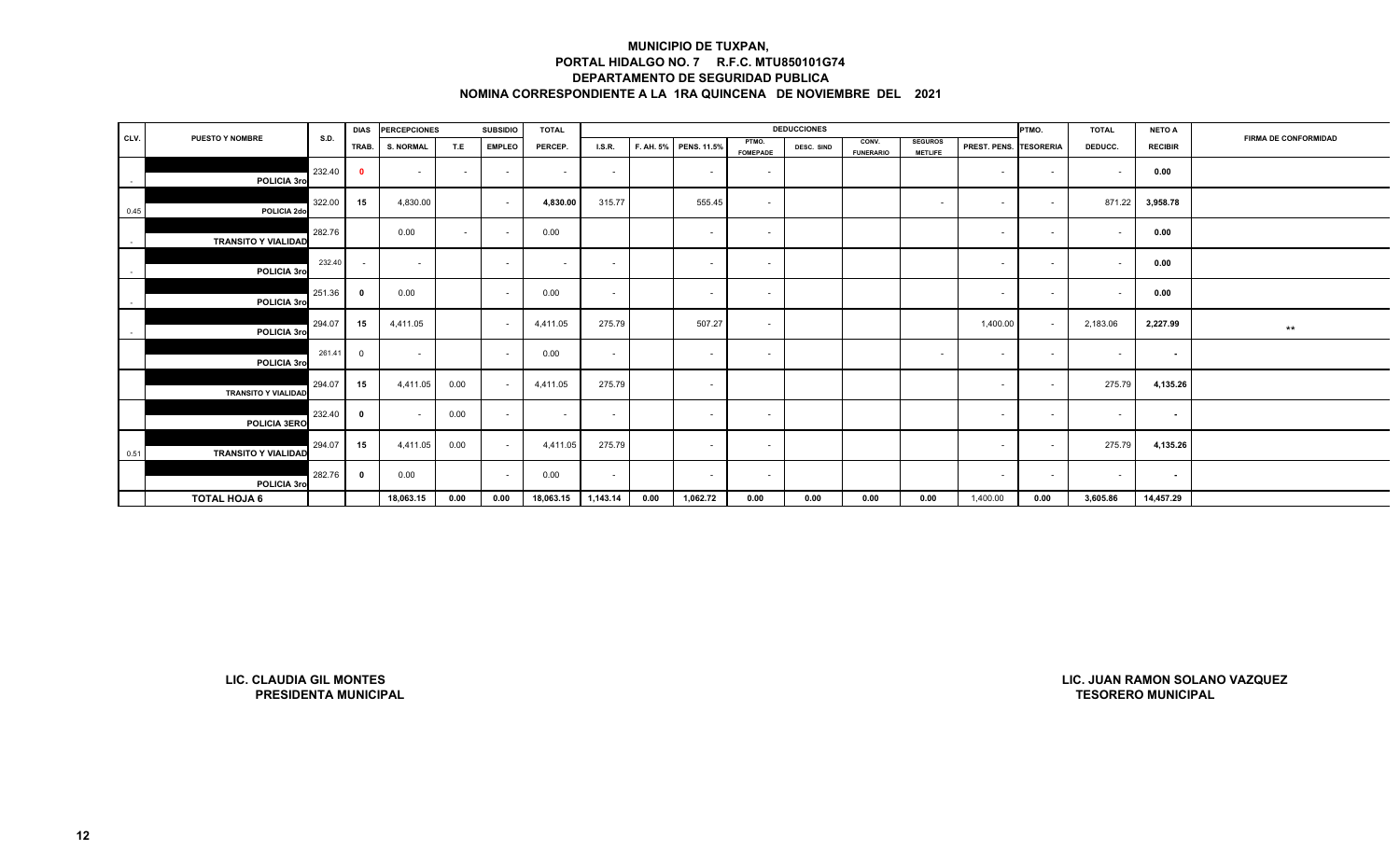|      |                                                               |             | <b>DIAS</b>             | <b>PERCEPCIONES</b> |      | <b>SUBSIDIO</b>          | <b>TOTAL</b> |          |      |                       |                          | <b>DEDUCCIONES</b> |                           |                                 |              | PREST                    | <b>TOTAL</b>              | <b>NETO A</b>  |                                |
|------|---------------------------------------------------------------|-------------|-------------------------|---------------------|------|--------------------------|--------------|----------|------|-----------------------|--------------------------|--------------------|---------------------------|---------------------------------|--------------|--------------------------|---------------------------|----------------|--------------------------------|
| CLV. | <b>PUESTO Y NOMBRE</b>                                        | <b>S.D.</b> | TRAB.                   | <b>S. NORMAL</b>    | T.E. | <b>EMPLEO</b>            | PERCEP.      | I.S.R.   |      | F. AH. 5% PENS. 11.5% | PTMO.<br><b>FOMEPADE</b> | DESC. SIND         | CONV.<br><b>FUNERARIO</b> | <b>SEGURO</b><br><b>METLIFE</b> | PREST. PENS. | <b>TESORERIA</b>         | DEDUCC.                   | <b>RECIBIR</b> | <b>FIRMA DE CONFORMIDAD</b>    |
| 0.00 | POLICIA 3ro                                                   | 241.70      | $\mathbf{0}$            | 0.00                |      | $\sim$                   | 0.00         | $\sim$   |      | $\sim$                | $\overline{\phantom{a}}$ |                    |                           |                                 | $\sim$       | $\sim$                   | $\sim$                    | 0.00           |                                |
| 0.00 | POLICIA 3ro                                                   | 261.42      | $\mathbf{0}$            | 0.00                |      | $\sim$                   | 0.00         | $\sim$   |      | $\sim$                | $\sim$                   |                    |                           | $\sim$                          | $\sim$       | $\sim$                   | $\sim$                    | 0.00           |                                |
| 0.00 | <b>3ER COMANDANTE</b>                                         | 468.95      | 15                      | 7,034.25            |      |                          | 7,034.25     | 633.13   |      | 808.94                | $\sim$                   |                    |                           |                                 | 2,027.00     | $\sim$                   | 3,469.07                  | 3,565.18       |                                |
| 0.00 | <b>POLICIA 3ERO</b>                                           | 294.07      | 15                      | 4,411.05            | 0.00 |                          | 4,411.05     | 275.79   |      | 507.27                | $\sim$                   |                    |                           |                                 | $\sim$       | $\sim$                   | 783.06                    | 3,627.99       |                                |
| 0.00 | POLICIA 3ro                                                   | 271.88      | $\mathbf{0}$            | 0.00                |      | $\overline{\phantom{a}}$ | 0.00         | $\sim$   |      | $\sim$                | $\overline{\phantom{a}}$ |                    |                           |                                 | $\sim$       |                          |                           | 0.00           |                                |
| 0.00 | POLICIA 3ro                                                   | 271.88      | $\mathbf{0}$            | 0.00                |      | $\sim$                   | 0.00         | $\sim$   |      | $\sim$                | $\sim$                   |                    | $\sim$                    |                                 | $\sim$       | $\sim$                   | $\sim$                    | 0.00           |                                |
| 0.00 | POLICIA 3rd                                                   | 294.07      | 15                      | 4,411.05            |      |                          | 4,411.05     | 275.79   |      | 507.27                | $\omega$                 |                    |                           |                                 | $\sim$       | $\sim$                   | 783.06                    | 3,627.99       |                                |
| 0.00 | POLICIA 3ro                                                   | 241.70      | $\mathbf{0}$            | 0.00                |      | $\sim$                   | 0.00         | $\sim$   |      | $\sim$                | $\sim$                   |                    |                           |                                 | $\sim$       | $\blacksquare$           | $\sim$                    | 0.00           |                                |
| 0.00 | POLICIA 3rd                                                   | 241.70      | $\mathbf{0}$            |                     | 0.00 | $\sim$                   | 0.00         | $\sim$   |      | $\sim$                | $\sim$                   |                    |                           |                                 | $\sim$       | $\sim$                   | $\sim$                    | 0.00           |                                |
| 0.00 | POLICIA 3ro                                                   | 241.70      | $\overline{\mathbf{0}}$ | 0.00                |      | $\sim$                   | 0.00         | $\sim$   |      | $\sim$                | $\sim$                   |                    |                           |                                 | $\sim$       | $\sim$                   | $\sim$                    | 0.00           |                                |
|      | POLICIA 3ro                                                   |             |                         |                     |      | $\sim$                   | 0.00         | $\sim$   |      | $\sim$                | $\sim$                   |                    |                           |                                 | $\sim$       |                          | $\sim$                    | 0.00           |                                |
| 0.00 | <b>TRANSITO Y VIALIDAD</b>                                    | 294.07      | 15                      | 4,411.05            | 0.00 |                          | 4,411.05     | 275.79   |      | 507.27                | $\blacksquare$           |                    |                           |                                 | 2,206.00     | $\sim$                   | 2,989.06                  | 1,421.99       |                                |
| 0.46 | POLICIA 2do                                                   | 309.62      | $\mathbf{0}$            | 0.00                | 0.00 |                          | 0.00         | $\sim$   |      | $\sim$                | $\overline{\phantom{a}}$ |                    |                           | $\sim$                          | $\sim$       | $\overline{\phantom{a}}$ | $\sim$                    | 0.00           |                                |
| 0.00 | POLICIA 3ro                                                   | 241.70      | $\mathbf{0}$            | 0.00                |      | $\sim$                   | 0.00         | $\sim$   |      | $\sim$                | $\overline{\phantom{a}}$ |                    |                           |                                 | $\sim$       | $\overline{\phantom{a}}$ | $\sim$                    | 0.00           |                                |
| 0.00 | POLICIA 3rd                                                   | 241.70      | $\mathbf{0}$            | 0.00                |      |                          | 0.00         | $\sim$   |      | $\sim$                | $\blacksquare$           |                    |                           |                                 | $\sim$       | $\sim$                   |                           | 0.00           |                                |
| 0.31 | <b>3ER COMANDANTE</b>                                         | 416.90      | $\mathbf{0}$            |                     | 0.00 | $\sim$                   | $\sim$       | $\sim$   |      | $\sim$                | $\sim$                   |                    |                           |                                 | $\sim$       | $\blacksquare$           | $\sim$                    | $\sim$         |                                |
| 0.00 | POLICIA 2do                                                   |             |                         | $\sim$              |      | $\sim$                   | $\sim$       | $\sim$   |      | $\sim$                | $\sim$                   |                    |                           |                                 | $\sim$       | $\sim$                   | $\sim$                    | $\sim$         |                                |
| 0.60 | POLICIA 3rd                                                   | 241.70      | $\mathbf{0}$            | 0.00                | 0.00 |                          | 0.00         | $\sim$   |      | $\sim$                | $\overline{\phantom{a}}$ |                    |                           |                                 |              |                          |                           | 0.00           |                                |
|      | <b>TOTAL HOJA 7</b>                                           |             |                         | 20,267.40           | 0.00 | 0.00                     | 20,267.40    | 1,460.50 | 0.00 | 2,330.75              | 0.00                     | 0.00               | 0.00                      | 0.00                            | 4,233.00     | 0.00                     | 8,024.25                  | 12,243.15      |                                |
|      | <b>LIC. CLAUDIA GIL MONTES</b><br><b>PRESIDENTA MUNICIPAL</b> |             |                         |                     |      |                          |              |          |      |                       |                          |                    |                           |                                 |              |                          | <b>TESORERO MUNICIPAL</b> |                | LIC. JUAN RAMON SOLANO VAZQUEZ |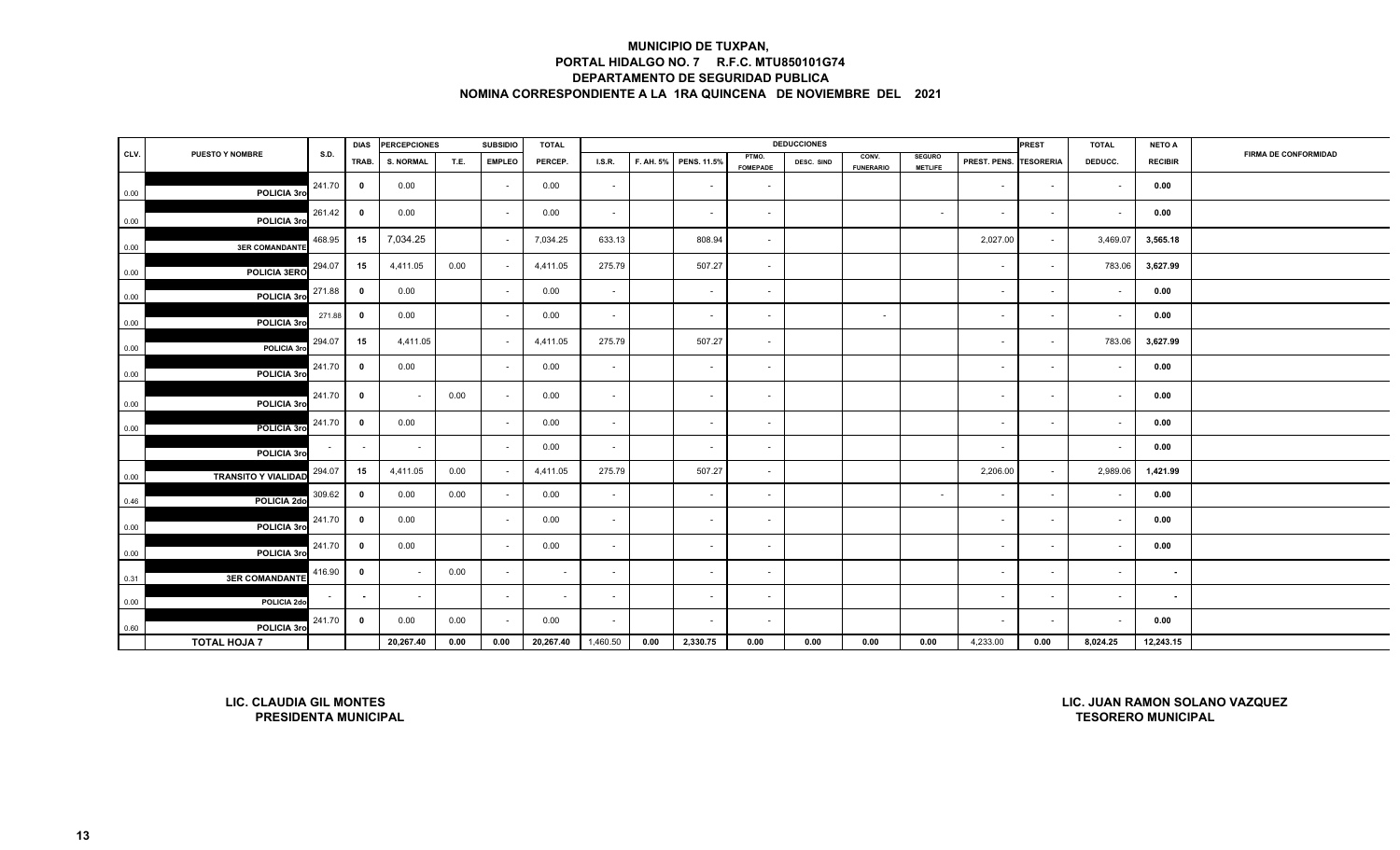|       |                            |        | <b>DIAS</b> | <b>PERCEPCIONES</b> |        | <b>SUBSIDIO</b> | <b>TOTAL</b> |               |      |                       |                          | <b>DEDUCCIONES</b> |                           |          |                               | DESC.          | <b>TOTAL</b> | <b>NETO A</b>  |                             |
|-------|----------------------------|--------|-------------|---------------------|--------|-----------------|--------------|---------------|------|-----------------------|--------------------------|--------------------|---------------------------|----------|-------------------------------|----------------|--------------|----------------|-----------------------------|
| CLV.  | <b>PUESTO Y NOMBRE</b>     | S.D.   | TRAB.       | <b>S. NORMAL</b>    | T.E    | <b>EMPLEO</b>   | PERCEP.      | <b>I.S.R.</b> |      | F. AH. 5% PENS. 11.5% | PTMO.<br><b>FOMEPADE</b> | DESC. SIND         | CONV.<br><b>FUNERARIO</b> |          | <b>PREST. PENS. TESORERIA</b> |                | DEDUCC.      | <b>RECIBIR</b> | <b>FIRMA DE CONFORMIDAD</b> |
| 85.00 | POLICIA 3ro                | 232.40 |             | 0.00                |        | $\sim$          | 0.00         | $\sim$        |      | <b>CONTRACTOR</b>     | $\sim$                   |                    |                           |          |                               | $\overline{a}$ |              | 0.00           |                             |
| 0.00  | POLICIA 3ro                | 294.07 | 15          | 4,411.05            | $\sim$ |                 | 4,411.05     | 275.79        |      | 507.27                | $\sim$                   |                    |                           |          | 1,891.00                      | $\sim$         | 2,674.06     | 1,736.99       |                             |
| 0.00  | POLICIA 3ro                | 294.07 | 15          | 4,411.05            | $\sim$ | $\sim$          | 4,411.05     | 279.79        |      | $\sim$                | $\sim$                   |                    |                           |          | $\sim$                        | $\sim$         | 279.79       | 4,131.26       | $\star$                     |
| 0.00  | POLICIA 3ro                | 294.07 | 15          | 4,411.05            | $\sim$ |                 | 4,411.05     | 279.79        |      | $\sim$                | $\overline{\phantom{a}}$ |                    |                           |          |                               | $\sim$         | 279.79       | 4,131.26       | $\star$                     |
| 0.00  | <b>TRANSITO Y VIALIDAD</b> | 294.07 | 15          | 4,411.05            | 400.00 |                 | 4,811.05     | 275.79        |      | $\sim$                | $\sim$                   |                    |                           |          | <b>CONTRACTOR</b>             | $\sim$         | 275.79       | 4,535.26       |                             |
| 0.41  | POLICIA 3RO.               | 294.07 | 15          | 4,411.05            | $\sim$ |                 | 4,411.05     | 275.79        |      | $\sim$                | $\sim$                   |                    |                           |          | $\sim$                        | $\sim$         | 275.79       | 4,135.26       | $***$                       |
| 0.68  | POLICIA 3ro                | 294.07 | 15          | 4,411.05            | $\sim$ |                 | 4,411.05     | 275.79        |      | $\sim$                | $\sim$                   |                    |                           |          |                               |                | 275.79       | 4,135.26       |                             |
| 0.70  | POLICIA 3ro                | 294.07 | 15          | 4,411.05            | $\sim$ | $\sim$          | 4,411.05     | 275.79        |      | 507.27                | $\sim$                   |                    |                           |          | <b>CONTRACTOR</b>             | $\sim$         | 783.06       | 3,627.99       |                             |
|       | <b>TOTAL HOJA 8</b>        |        |             | 30,877.35           | 400.00 | 0.00            | 31,277.35    | 1,938.53      | 0.00 | 1,014.54              | 0.00                     | 0.00               | 0.00                      |          | 1,891.00                      | 0.00           | 4,844.07     | 26,433.28      |                             |
|       |                            |        |             | 231,473.31          | 558.52 | 492.12          | 232,523.95   | 15,893.00     | 0.00 | 18,188.78             | 0.00                     | 0.00               | 200.00                    | 1,532.64 | 35,993.55                     | 0.00           | 71,807.97    | 160,715.98     |                             |

**LIC. CLAUDIA GIL MONTESPRESIDENTA MUNICIPAL**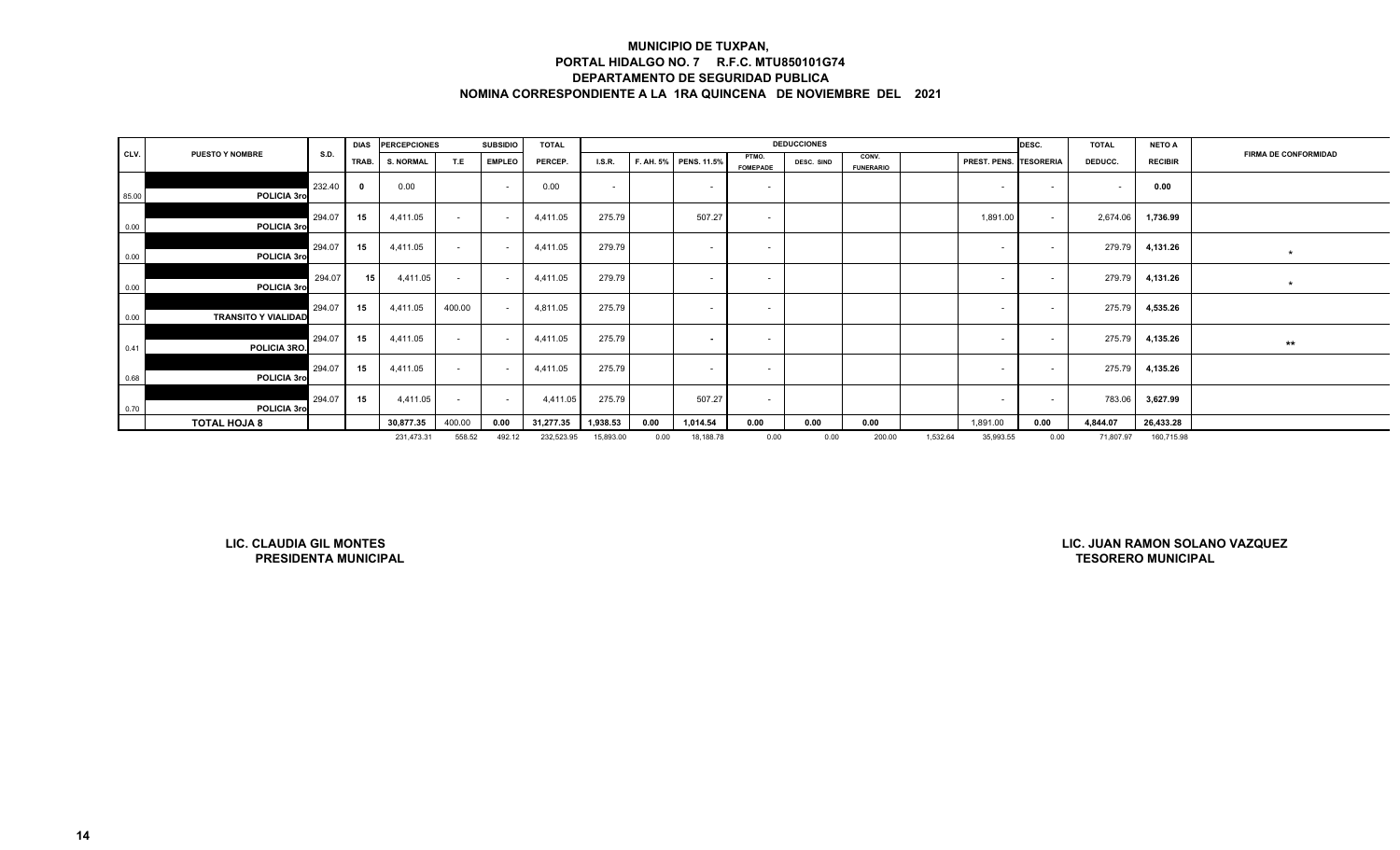2716.72 173.14 2889.86 3633252.86